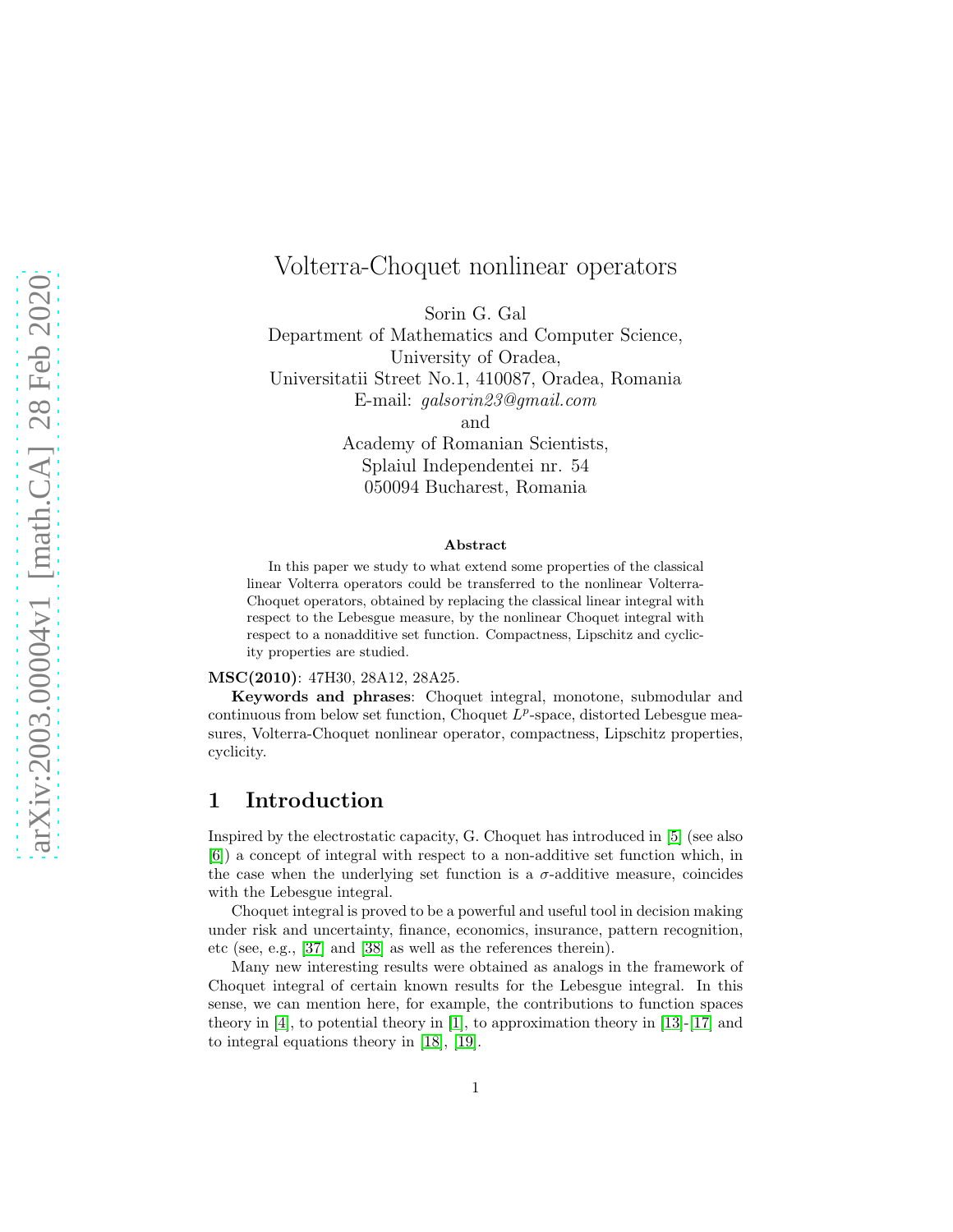Now, for  $1 \le p < +\infty$  denoting  $L^p[0,1] = \{f : [0,1] \to \mathbb{R}; (L) \int_0^1 |f(x)|^p dx <$  $+\infty$ , where the  $(L)$  integral is that with respect to the Lebesgue measure, it is well-known that the classical Volterra linear operator introduced in 1896, is defined usually on  $L^2[0,1]$  by

<span id="page-1-0"></span>
$$
O(f)(x) = (L) \int_0^x f(t)dt, x \in [0, 1].
$$
 (1)

Volterra operator has been studied and continues to be studied by many authors. The norm of Volterra operator is  $2/\pi$  (see the book [\[21\]](#page-15-3), Problem 149). The Halmos' book also contains several nice results related with Volterra operator. The asymptotic behaviour of the norm  $||V^n||$  is described in [\[30\]](#page-16-2). An interesting fact about the Volterra operator is the determination of its invariant subspace lattice (see [\[7\]](#page-14-5), Chapter 4 and [\[3\]](#page-14-6), [\[9\]](#page-14-7), [\[10\]](#page-14-8), [\[23\]](#page-15-4) and [\[32\]](#page-16-3)). Compactness and cyclicity properties were studied in, e.g., [\[31\]](#page-16-4), [\[20\]](#page-15-5), [\[27\]](#page-15-6), [\[28\]](#page-15-7). Very recent papers on various other aspects of the Volterrs operator are, e.g.,  $[29]$ ,  $[24]$ ,  $[2]$ ,  $[12]$ , [\[26\]](#page-15-9), to mention only a few. Note that there is also a huge literature dealing with the Volterra operator in complex setting, but this aspect is out of the discussions in the present paper.

Let C be a  $\sigma$ -algebra of subsets in [0, 1] and  $\mu:\mathcal{C}\to[0,+\infty]$  be a monotone set function, i.e. satisfying  $\mu(\emptyset) = 0$  and  $\mu(A) \leq \mu(B)$  for all  $A, B \in \mathcal{C}$ , with  $A \subset B$ .

The goal of the present paper is to study the possibilities of extension of the properties of classical Volterra linear operator, to the so-called Volterra-Choquet operator obtained by replacing the classical linear integral by the nonlinear Choquet integral, that is defined by

$$
V(f)(x) = (C) \int_0^x f(t) d\mu(t),
$$
 (2)

where  $\mu$  is a set function not necessarily additive.

The plan of the paper goes as follows. Section 2 contains preliminaries on the Choquet integral and Section 3 presents a few general preliminaries on compactness of nonlinear operators. In Section 4 we prove some compactness properties while in Section 5 we obtain some Lipschitz properties, for the Volterra-Choquet operators. Section 6 presents cyclicity properties for a Volterra-Choquet operator with respect to a particular distorted Lebesgue measure.

## 2 Preliminaries on Choquet integral

Some known concepts and results concerning the Choquet integral can be summarized by the following.

**Definition 2.1.** Suppose  $\Omega \neq \emptyset$  and let C be a  $\sigma$ -algebra of subsets in  $\Omega$ .

(i) (see, e.g., [\[37\]](#page-16-0), p. 63) The set function  $\mu : \mathcal{C} \to [0, +\infty]$  is called a monotone set function (or capacity) if  $\mu(\emptyset) = 0$  and  $\mu(A) \leq \mu(B)$  for all  $A, B \in$ C, with  $A \subset B$ . Also,  $\mu$  is called submodular if

$$
\mu(A \bigcup B) + \mu(A \bigcap B) \le \mu(A) + \mu(B), \text{ for all } A, B \in \mathcal{C}.
$$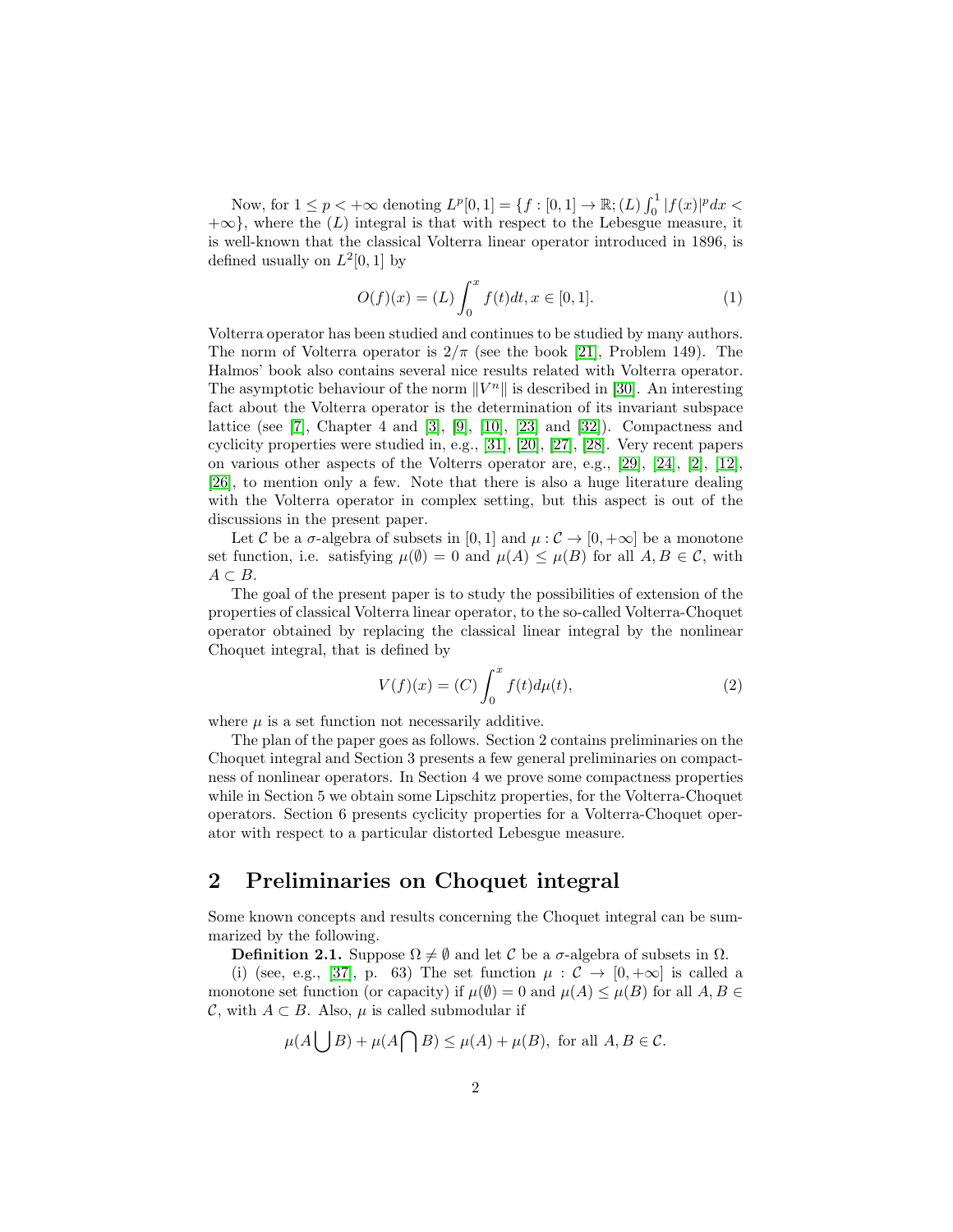$\mu$  is called bounded if  $\mu(\Omega) < +\infty$  and normalized if  $\mu(\Omega) = 1$ .

(ii) (see, e.g., [\[37\]](#page-16-0), p. 233, or [\[5\]](#page-14-0)) If  $\mu$  is a monotone set function on C and if  $f : \Omega \to \mathbb{R}$  is C-measurable (that is, for any Borel subset  $B \subset \mathbb{R}$  it follows  $f^{-1}(B) \in \mathcal{C}$ , then for any  $A \in \mathcal{C}$ , the concept of Choquet integral is defined by

$$
(C)\int_A f d\mu = \int_0^{+\infty} \mu\left(F_\beta(f)\bigcap A\right) d\beta + \int_{-\infty}^0 \left[\mu\left(F_\beta(f)\bigcap A\right) - \mu(A)\right] d\beta,
$$

where we used the notation  $F_{\beta}(f) = {\omega \in \Omega; f(\omega) \geq \beta}.$  Notice that if  $f \geq 0$ on A, then in the above formula we get  $\int_{-\infty}^{0} = 0$ .

The function f will be called Choquet integrable on A if  $(C) \int_A f d\mu \in \mathbb{R}$ .

(iii) (see, e.g., [\[37\]](#page-16-0), p. 40) We say that the set function  $\mu : \mathcal{C} \to [0, +\infty]$ is continuous from below, if for any sequence  $A_k \in \mathcal{C}$ ,  $A_k \subset A_{k+1}$ , for all  $k = 1, 2, \dots$ , we have  $\lim_{k \to \infty} \mu(A_k) = \mu(A)$ , where  $A = \bigcup_{k=1}^{\infty} A_k$ .

Also, we say that  $\mu$  is continuous from above, if for any sequence  $A_k \in \mathcal{C}$ ,  $A_{k+1} \subset A_k$ , for all  $k = 1, 2, ...,$  we have  $\lim_{k \to \infty} \mu(A_k) = \mu(A)$ , where  $A =$  $\bigcap_{k=1}^{\infty} A_k$ .

In what follows, we list some known properties of the Choquet integral.

**Remark 2.2.** If  $\mu : \mathcal{C} \to [0, +\infty]$  is a monotone set function, then the following properties hold :

(i) For all  $a \ge 0$  we have  $(C) \int_A af d\mu = a \cdot (C) \int_A f d\mu$  (if  $f \ge 0$  then see, e.g.,  $[37]$ , Theorem 11.2,  $(5)$ , p.  $228$  and if f is of arbitrary sign, then see, e.g., [\[8\]](#page-14-11), p. 64, Proposition 5.1, (ii)).

(ii) In general (that is if  $\mu$  is only monotone), the Choquet integral is not linear, i.e.  $(C) \int_A (f+g) d\mu \neq (C) \int_A f d\mu + (C) \int_A g d\mu.$ 

In particular, for all  $c \in \mathbb{R}$  and  $\tilde{f}$  of arbitrary sign, we have (see, e.g., [\[37\]](#page-16-0), pp. 232-233, or [\[8\]](#page-14-11), p. 65) (C)  $\int_A (f+c)d\mu = (C) \int_A f d\mu + c \cdot \mu(A)$ .

If  $\mu$  is submodular too, then for all  $f, g$  of arbitrary sign and lower bounded, the property of subadditivity holds (see, e.g., [\[8\]](#page-14-11), p. 75, Theorem 6.3)

$$
(C)\int_A (f+g)d\mu \le (C)\int_A fd\mu + (C)\int_A gd\mu.
$$

However, in particular, the comonotonic additivity holds, that is if  $\mu$  is a monotone set function and  $f, g$  are C-measurable and comonotone on A (that is  $(f(\omega) - f(\omega')) \cdot (g(\omega) - g(\omega')) \geq 0$ , for all  $\omega, \omega' \in A$ ), then by, e.g., Proposition 5.1, (vi), p. 65 in [\[8\]](#page-14-11), we have

$$
(C)\int_A (f+g)d\mu = (C)\int_A fd\mu + (C)\int_A gd\mu.
$$

(iii) If  $f \leq g$  on A then  $(C) \int_A f d\mu \leq (C) \int_A g d\mu$  (see, e.g., [\[37\]](#page-16-0), p. 228, Theorem 11.2, (3) if  $f, g \ge 0$  and p. 232 if  $f, g$  are of arbitrary sign).

(iv) Let  $f \geq 0$ . If  $A \subset B$  then  $(C) \int_A f d\mu \leq (C) \int_B f d\mu$ . In addition, if  $\mu$  is finitely subadditive (that is,  $\mu(\bigcup_{k=1}^n A_k) \leq \sum_{k=1}^n \mu(A_k)$ , for all  $n \in \mathbb{N}$ ), then

$$
(C)\int_{A\cup B}fd\mu\leq (C)\int_Afd\mu+(C)\int_Bfd\mu.
$$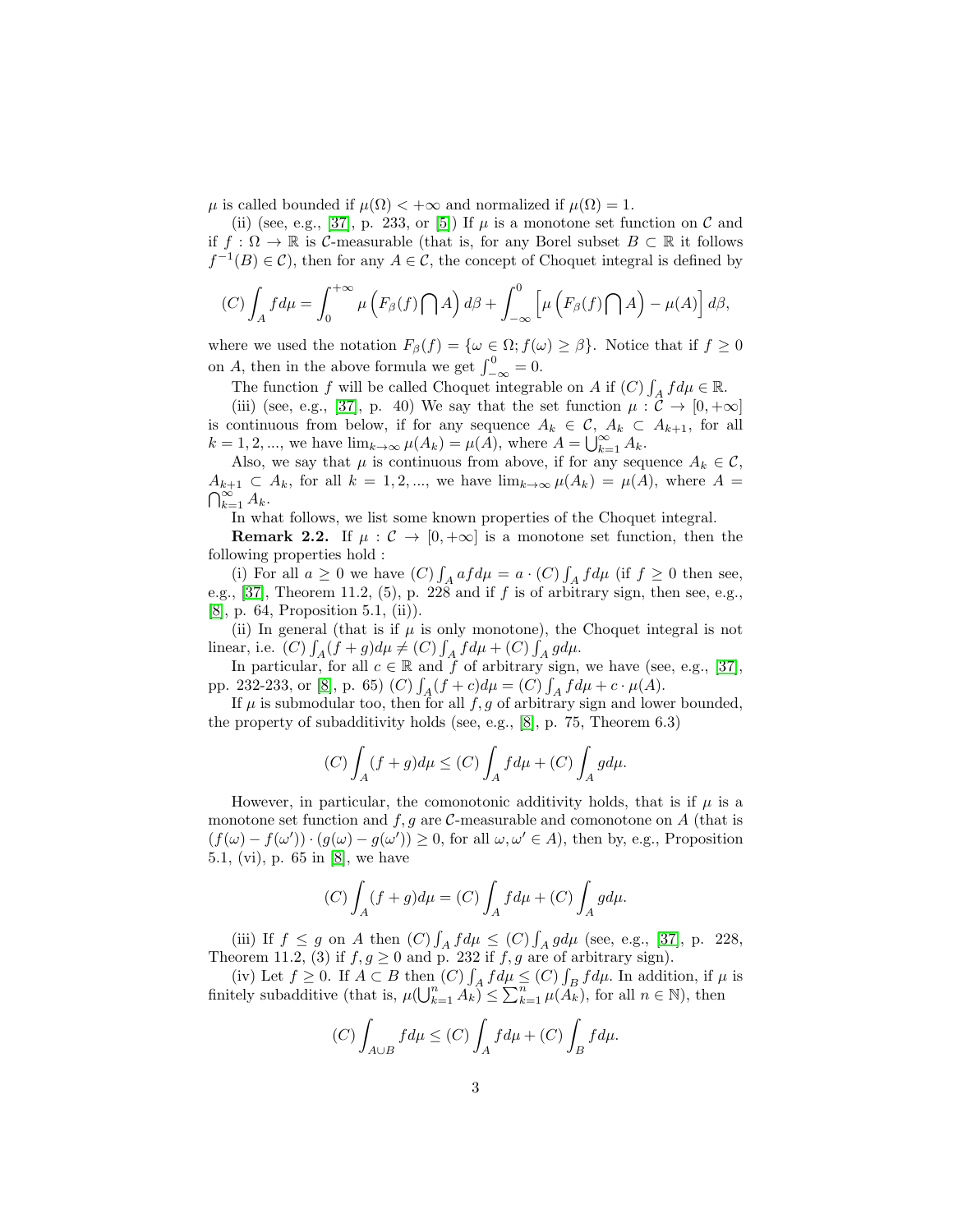(v) It is immediate that  $(C) \int_A 1 \cdot d\mu(t) = \mu(A)$ .

(vi) The formula  $\mu(A) = \gamma(m(A))$ , where  $\gamma : [0, m(\Omega)] \to \mathbb{R}$  is an increasing and concave function, with  $\gamma(0) = 0$  and m is a bounded measure (or bounded but only finitely additive) on a  $\sigma$ -algebra on  $\Omega$  (that is,  $m(\emptyset) = 0$  and m is countably additive), gives simple examples of monotone and submodular set functions (see, e.g., [\[8\]](#page-14-11), pp. 16-17). Such of set functions  $\mu$  are also called distorsions of countably additive measures (or distorted measures).

If  $\Omega = [a, b]$ , then for the Lebesgue (or any Borel) measure m on  $[a, b]$ ,  $\mu(A) = \gamma(m(A))$  give simple examples of bounded, monotone and submodular set functions on  $[a, b]$ .

In addition, if we suppose that  $\gamma$  is continuous at 0 and at  $m([a, b])$ , then by the continuity of  $\gamma$  on the whole interval  $[0, m([a, b])]$  and from the continuity from below of any Borel measure, it easily follows that the corresponding distorted measure also is continuous from below.

For simple examples, we can take  $\gamma(t) = t^p$  with  $0 < p < 1$ ,  $\gamma(t) = \frac{2t}{1+t}$ ,  $\gamma(t) = 1 - e^{-t}, \, \gamma(t) = \ln(1+t) \text{ for } t \ge 0 \text{ and } \gamma(t) = \sin(t/2) \text{ for } t \in [0, \pi].$ 

Now, let us consider that in the above definition of a distorted Lebesgue measure,  $\mu(A) = \gamma(m(A))$ , in addition  $\gamma$  is considered strictly increasing and differentiable. In this case, if  $f$  is nonnegative, nondecreasing and continuous, then (see, e.g., [\[34\]](#page-16-6), Theorem I)

$$
(C)\int_0^x f(s)d\mu(s) = \int_0^x \gamma'(x-s)f(s)ds,
$$

while if f is nonnegative, nonincreasing and continuous, then (see, e.g., [\[34\]](#page-16-6), Theorem A.1)

$$
(C)\int_0^x f(s)d\mu(s) = \int_0^x \gamma'(s)f(s)ds.
$$

(vii) If  $\mu$  is a countably additive bounded measure, then the Choquet integral  $(C) \int_A f d\mu$  reduces to the usual Lebesgue type integral (see, e.g., [\[8\]](#page-14-11), p. 62, or [\[37\]](#page-16-0), p. 226).

(viii) Let C be a  $\sigma$ -algebra of subsets in [0, 1] and  $\mu : \mathcal{C} \to [0, +\infty]$  be a monotone set function.The analogs of the Lebesgue spaces in the context of capacities can be introduced for  $1 \leq p < +\infty$  via the formulas

$$
\mathcal{L}_{p,\mu}([0,1]) = \{f : [0,1] \to \mathbb{R}; f \text{ is } C\text{- measurable and } (C) \int_0^1 |f(t)|^p \mathrm{d}\mu(t) < +\infty\}.
$$

When  $\mu$  is a subadditive capacity (in particular, when  $\mu$  is submodular), the functionals  $\|\cdot\|_{\mathcal{L}_{p,\mu}}$  given by

$$
||f||_{\mathcal{L}_{p,\mu}} = \left( (C) \int_{\Omega} |f(t)|^p \mathrm{d} \mu(t) \right)^{1/p}
$$

satisfy the triangle inequality too (see, e.g. Theorem 2, p. 5 in [\[4\]](#page-14-2) or Proposition 9.4, p. 109 in [\[8\]](#page-14-11) or Theorems 3.5 and 3.7 in [\[36\]](#page-16-7) or the comments in the proof of Theorem 3.4, Step 3 in [\[15\]](#page-15-10).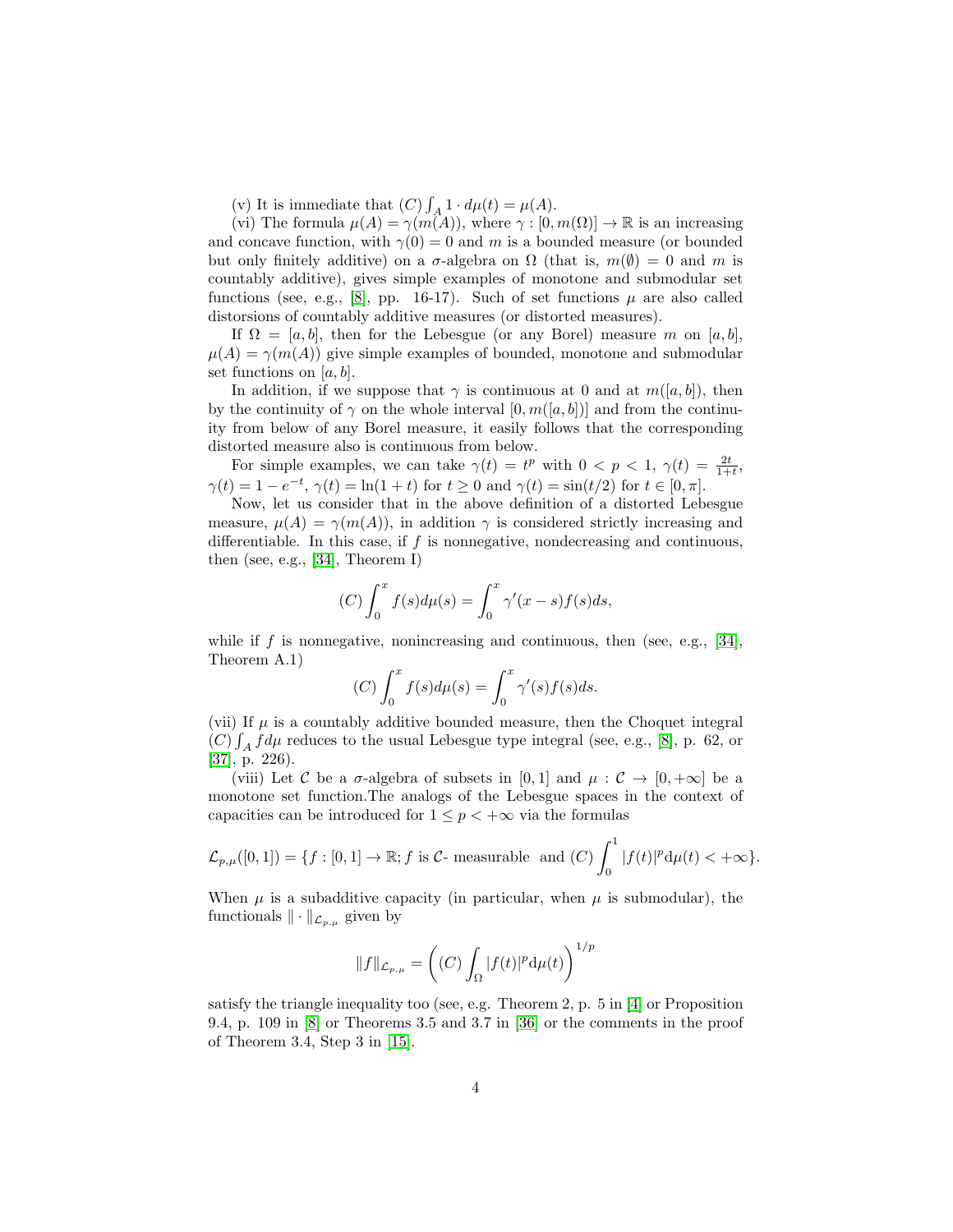Denoting

$$
\mathcal{N}_p = \{ f \in \mathcal{L}_{p,\mu}([0,1]); \left( (C) \int_0^1 |f(t)|^p \mathrm{d}\mu(t) \right)^{1/p} = 0 \},\
$$

if  $\mu$  is a submodular capacity, then the functionals  $\|\cdot\|_{L_{p,\mu}([0, 0, 0[1])}$ 

$$
||f||_{L_{p,\mu}([0,1])} = \left( (C) \int_0^1 |f(t)|^p \mathrm{d}\mu(t) \right)^{1/p}
$$

satisfy the axioms of a norm on the quotient space  $L_{p,\mu}([0,1]) = \mathcal{L}_{p,\mu}([0,1])/\mathcal{N}_p$ (see [\[8\]](#page-14-11), p. 109, Proposition 9.4 for  $p = 1$  and p. 115 for arbitrary  $p \ge 1$ ). If, in addition,  $\mu$  is continuous from below, then  $L_{p,\mu}([0,1])$  is a Banach space (see [\[8\]](#page-14-11), pp. 11-12, Proposition 9.5) and  $h \in \mathcal{N}_p$  if and only if  $h = 0$ ,  $\mu$ -a.e., meaning that there exists N with  $\mu^*(N) = 0$ , such that  $h(\omega) = 0$ , for all  $\omega \in \Omega \setminus N$ (see [\[8\]](#page-14-11), p. 107, Corollary 9.2 and pp. 107-108). Here  $\mu^*$  is he outer measure attached to  $\mu$ , given by the formula  $\mu^*(A) = \inf{\mu(B); A \subset B, B \in C}$ .

Also, denote

$$
L_{p,\mu}^+([0,1]) = \{ f : [0,1] \to \mathbb{R}; f \text{ is } C\text{-measurable and } (C) \int_0^1 |f(t)|^p d\mu(t) < +\infty \}.
$$

### 3 Preliminaries on nonlinear compact operators

In this section we present a few well-known concepts and general results on compactness of nonlinear operators which we need for the next sections.

**Definition 3.1.** Let  $A: X \to Y$  be a nonlinear operator between two metric spaces. We recall that  $A$  is said to be compact if it is continuous on  $X$  and for any bounded  $M \subset X$ ,  $A(M)$  is relatively compact in Y (that is the closure  $A(M)$  is compact in Y). Recall here that a set  $M \subset X$  is called bounded in the metric space  $(X, \rho)$  if  $diam(M) = sup{\rho(x, y); x, y \in M} < +\infty$ .

**Remark 3.2** If X and Y are two normed spaces over  $\mathbb{R}$  and A is positive homogeneous, then it is easy to see that A is compact if and only if it is continuous and  $A[B_1]$  is relatively compact in Y, where  $B_r = \{x \in X; ||x|| \leq r\}.$ Indeed, let  $M \subset X$  be bounded, that is there exists  $r > 0$ , such that  $M \subset B_r$ . It is immediate that  $\overline{A[M]} \subset \overline{A[B_r]} = r\overline{A(B_1]}$ . Since  $rA[B_1]$  is compact, it is clear that the closed set  $A[M]$  is compact.

We also recall that a fundamental result in the study of the algebra of continuous functions on a compact Hausdorff space is the well-known Arzelà-Ascoli theorem, which can be stated as follows.

**Theorem 3.3.** ([\[11\]](#page-14-12), IV.6.7.) Let X be a compact Hausdorff space and denote

 $C(X; \mathbb{R}) = \{f : X \to \mathbb{R}; f \text{ is continuous on } X\}.$ 

Then a subset F of  $C(X;\mathbb{R})$  is relatively compact in the topology induced by the uniform norm, if and only if it is equicontinuous and pointwise bounded. Here pointwise bounded means that for any  $x \in X$  we have  $\sup\{|f(x)|; f \in F\} < \infty$ .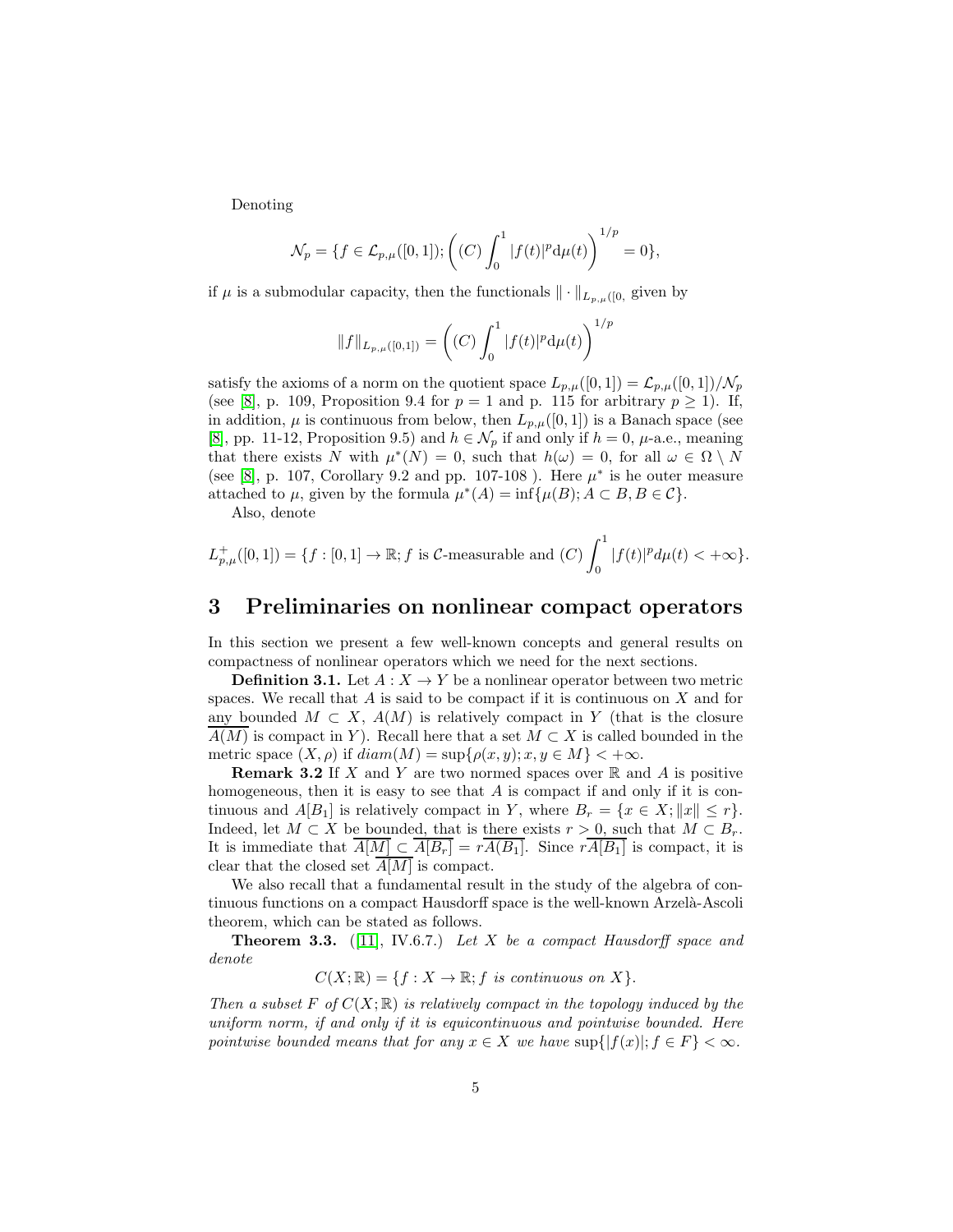## 4 Compactness of the Volterra-Choquet operators

This section contains some important properties of compactness for the Volterra-Choquet operators.

In this sense, firstly we need the following.

**Theorem 4.1.** Let  $\mu$  be a monotone, submodular and continuous from below set function on all Borelian subsets in [0, 1] (or all the Lebesgue measurable subsets in [0,1]),  $1 < p < +\infty$  and  $1/p + 1/q = 1$ . Then, for all  $x, y \in [0, 1]$ with  $x \leq y$ , and  $f \in L^+_{p,\mu}([0,1])$ , the Volterra Choquet operator  $V(f)(x) =$  $(C)$   $\int_{[0,x]} f(t) d\mu(t)$  has the property

$$
|V(f)(x) - V(f)(y)| \leq ||f||_{L_{p,\mu}([0,1])} \cdot \mu([x,y])^{1/q}.
$$

**Proof.** Indeed, without loss of generality, we may suppose that  $x < y$ . The submodularity of  $\mu$  evidently implies the finitely subadditivity. Since  $[0, y] = [0, x] \cup [x, y]$ , by Remark 2.2, (iv), we obtain  $V(f)(y) \leq V(f)(x) +$  $(C)\int_x^y f(t)d\mu(t)$ , which by applying the Hölder's inequality too ((see Remark  $2.2, \text{(viii)}$ ) e.g., implies

$$
0 \le V(f)(y) - V(f)(x) \le (C) \int_{[x,y]} f(t) d\mu(t) = (C) \int_{[x,y]} f(t) \cdot 1 \cdot d\mu(t)
$$
  

$$
\le ||f||_{L_{p,\mu}([0,1])} \cdot \left( (C) \int_{[x,y]} 1 \cdot d\mu(t) \right)^{1/q} = ||f||_{L_{p,\mu}([0,1])} \cdot \mu([x,y])^{1/q}.
$$

If  $y \leq x$ , then in the statement we obtain a similar inequality, by replacing  $u([x, y])$  with  $u([y, x])$ , which proves the theorem.  $\mu([x, y])$  with  $\mu([y, x])$ , which proves the theorem.

**Corollary 4.2.** Suppose that  $\mu$  is a distorted Lebesgue measure, that is  $\mu(A) = \gamma(m(A)),$  where m is the Lebesgue measure and  $\gamma : [0,1] \to \mathbb{R}$  is nondecreasing, concave, continuous on [0,1] and  $\gamma(0) = 0$ . For  $1 < p < +\infty$ , denote  $B^+_{p,\mu,1} = \{f \in L^+_{p,\mu}([0,1]) : ||f||_{L_{p,\mu}([0,1])} \leq 1\}$ . Then,  $V(B^+_{p,\mu,1})$  is an equicontinuous and uniformly bounded set of continuous functions defined on  $[0, 1]$ .

**Proof.** Since by Remark 2.2, (vi), any distorted Lebesgue set function is submodular and continuous from below (in fact, from above too), by Theorem 4.1, we obtain

$$
|V(f)(x) - V(f)(y)| \le \gamma (|x - y|)^{1/q}, \text{ for all } x, y \in [0, 1] \text{ and } f \in B^+_{p, \mu, 1}([0, 1]).
$$

Let  $\varepsilon > 0$  be fixed. By the continuity of  $\gamma$ , there exists a  $\delta > 0$  (depending of course only on  $\varepsilon$  and  $\gamma$  and indepepndent of f), such that  $\gamma(|x-y|)^{1/q} < \varepsilon$ , for all  $|x - y| < \delta$ . This immediately implies the equicontinuity of the set of continuous functions  $V(B_{p,\mu,1}^+).$ 

Also, choosing  $y = 0$  in the above inequality, we obtain

$$
|V(f)(x)| \le \gamma(x)^{1/q} \le \gamma(1)^{1/q}
$$
, for all  $x \in [0, 1], f \in B^+_{p,\mu,1}$ ,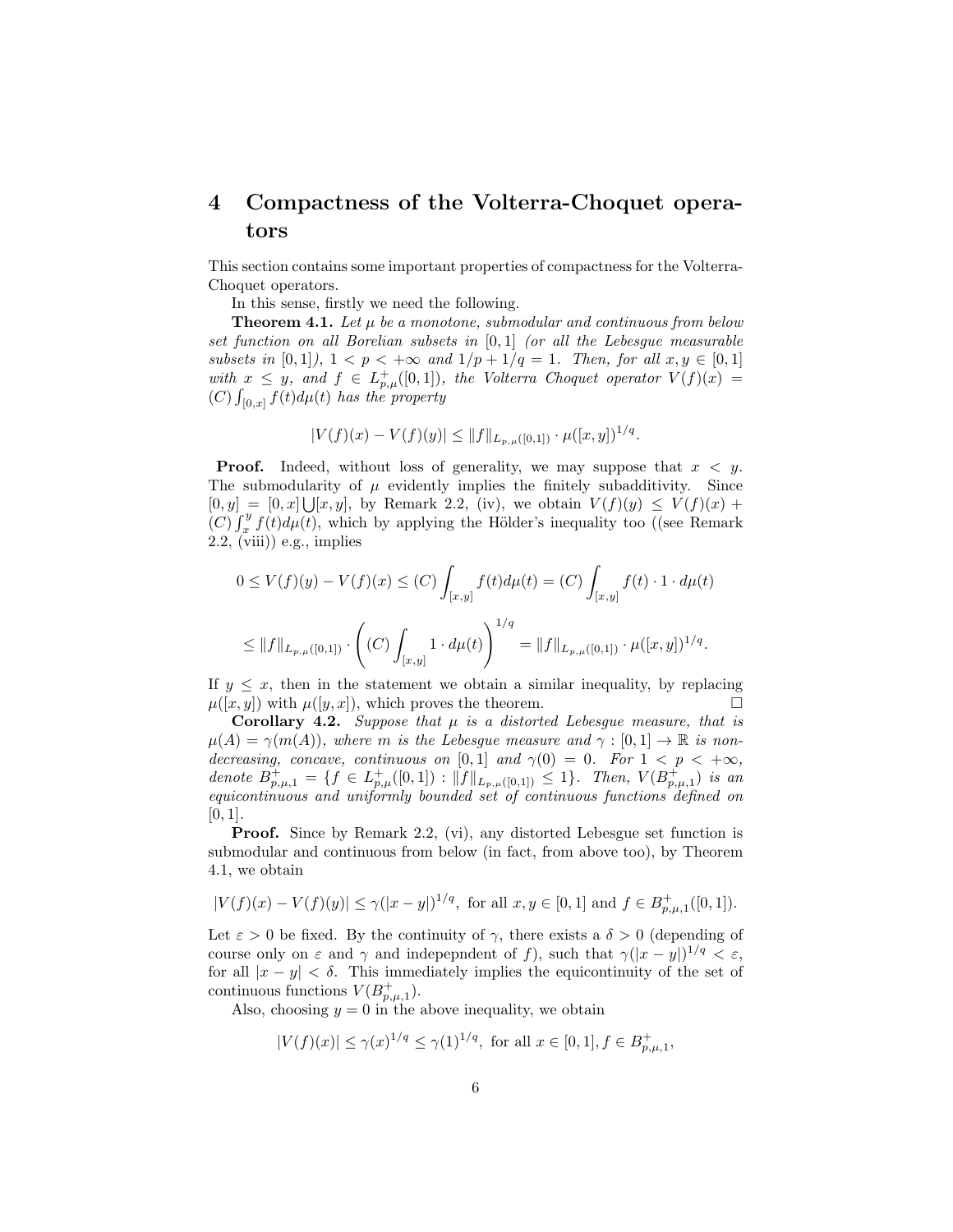which proves that  $V(B_{p,\mu,1}^+)$  is uniformly bounded.

By using Definition 3.1, we can state the following.

Corollary 4.3. Under the hypothesis of Corollary 4.2, the Volterra-Choquet operator  $V: L^+_{p,\mu}([0,1]) \to C_+[0,1] \subset C[0,1]$  is a nonlinear compact operator.

Here  $L_{p,\mu}^{+}([0,1])$  is endowed with the metric generated by the  $L_{p,\mu}$ -norm in Remark 2.2, (viii) and  $C_{+}[0,1]$  denotes the space of all nonnegative real-valued continuous functions on  $[0, 1]$ , which is a metric space endowed with the metric generated by the uniform norm.

**Proof.** By Arzelá-Ascoli result in Theorem 3.3 and by Corollary 4.2, it follows that  $V(B_{p,\mu,1}^+)$  is compact.

Let  $M \subset L_{p,\mu}^{+}([0,1])$  be bounded, that is  $d = diam(M) < +\infty$ . For a fixed  $x_0 \in M$  and an arbitrary  $x \in M$ , we get

$$
||\t||x||_{L_{p,\mu}([0,1])}-||x_0||_{L_{p,\mu}([0,1])}|| \leq ||x-x_0||_{L_{p,\mu}([0,1])} \leq d,
$$

which immediately implies  $||x||_{L_{p,\mu}([0,1])} \leq ||x_0||_{L_{p,\mu}([0,1])} + d$ , that is

$$
M \subset B^+_{p,\mu, \|x_0\|_{L_{p,\mu}([0,1])} + d} = (\|x_0\|_{L_{p,\mu}([0,1])} + d)B^+_{p,\mu,1}.
$$

Applying V and taking into account that by Remark 2.2, (i),  $V$  is positive homogeneous, we get  $V(M) \subset (||x_0||_{L_{p,\mu}([0,1])} + d)V(B_{p,\mu,1}^+),$  which implies  $\overline{V(M)} \subset (\|x_0\|_{L_{p,\mu}([0,1])} + d)\overline{V(B^+_{p,\mu,1})}.$ 

Now, since in a metric space any closed subset of a compact set also is compact, it implies that  $\overline{V(M)}$  is compact.

It remains to prove the continuity of the operator  $V: L^+_{p,\mu}([0,1]) \to C_+[0,1].$ For this purpose, let  $f, g \in L_{p,\mu}([0,1])$  (in fact, not necessarily nonnegative). From Hölder's inequality it is immediate that  $L_{p,\mu}^+([0,1]) \subset L_{1,\mu}^+([0,1])$ . Since according to Remark 2.2, (ii), the Choquet integral is subadditive, by  $f(s) \leq$  $g(s) + |f(s) - g(s)|$ , for all  $s \in [0, 1]$ , it follows that

$$
V(f)(t) \le (C) \int_0^t g(s) d\mu(s) + (C) \int_0^1 |f(s) - g(s)| d\mu(s).
$$

This implies  $V(f)(t) \le V(g)(t) + V(|f - g|)(t)$ , for all  $t \in [0, 1]$ .

Also, by  $g(s) \leq f(s) + |g(s) - f(s)|$ , for all  $s \in [0, 1]$ , by similar reasoning we obtain  $V(g)(t) \leq V(f)(t) + V(|f-g|)(t)$ , for all  $t \in [0,1]$ , which combined with the above inequality, leads to the inequality valid for all  $t \in [0, 1]$ 

$$
|V(f)(t) - V(g)(t)| \le V(|f - g|)(t) \le (C) \int_0^1 |f(s) - g(s)| \cdot 1 d\mu(s).
$$

Passing to supremum after  $t \in [0, 1]$  in the left hand-side and then, applying the Hölder's inequality to the right-hand side, we easily arrive to

$$
||V(f) – V(g)||_{C[0,1]} \leq \mu([0,1])^{1/q} \cdot ||f - g||_{L_{p,\mu}([0,1])},
$$

from which easily follows the continuity of  $V$ .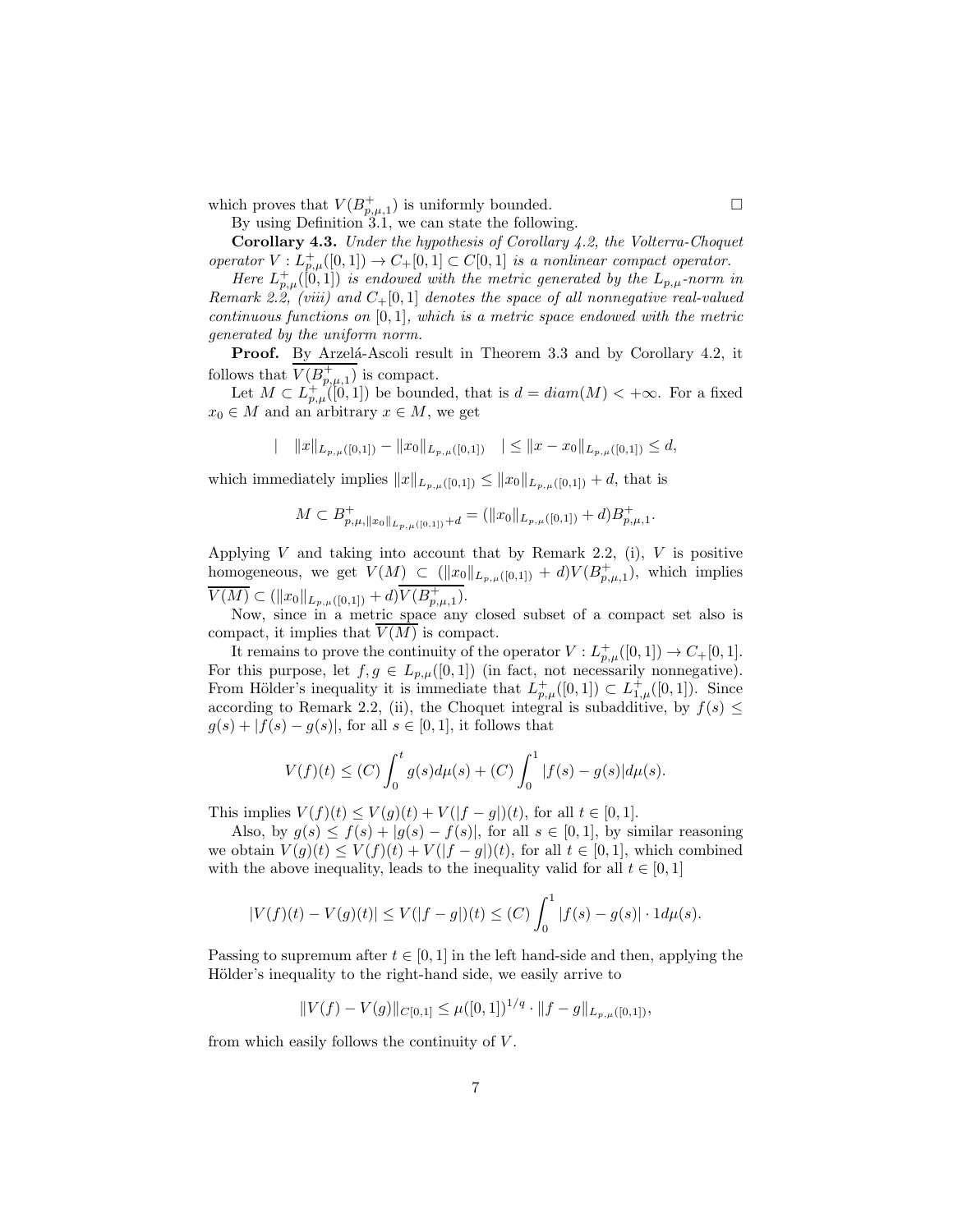Concluding, by Definition 3.1 all the above mean the compactness of  $V$ :  $L^+_{p,\mu}([0,1]) \to C_+[0,1].$ 

**Remark 4.4.** In the case of  $p = 1$ , Corollary 4.3 does not hold in general. Indeed, it is known that even in the very particular case when  $\gamma(t) = t$  (that is when  $\mu$  one reduces to the classical Lebesgue measure), the equicontinuity fails.

### 5 Lipschitz type properties and compactness

In this section, firstly we prove Lipschitz properties of the nonlinear Volterra-Choquet operator V, on the whole spaces  $C[0,1]$  and  $L_{p,\mu}([0,1])$  with  $1 \leq p <$  $+\infty$ .

**Theorem 5.1.** Let  $\mu$  be a monotone, submodular and continuous from below and from above set function on the class of all Borelian (or alternatively, on the class of all Lebesgue measurable) subsets of  $[0, 1]$ .

(i) If  $f \in L_{1,\mu}([0,1])$  then  $V(f) \in L_{1,\mu}([0,1])$  and for all  $f, g \in L_{1,\mu}([0,1])$ we have

$$
||V(f) - V(g)||_{L_{1,\mu}([0,1])} \leq \mu([0,1]) \cdot ||f - g||_{L_{1,\mu}([0,1])}.
$$

(ii) If  $f \in C[0,1]$  then  $V(f) \in C[0,1]$  and for all  $f, g \in C[0,1]$  we have

$$
||V(f) - V(g)||_{C[0,1]} \le \mu([0,1]) \cdot ||f - g||_{C[0,1]},
$$

where  $\|\cdot\|_{C[0,1]}$  denotes the uniform norm on  $C[0, 1]$ .

(iii) Let  $1 < p < +\infty$ . If  $f \in L_{p,\mu}([0,1])$  then  $V(f) \in L_{p,\mu}([0,1])$  and for all  $f, g \in L_{p,\mu}([0,1])$  we have

$$
||V(f) - V(g)||_{L_{p,\mu}([0,1])} \leq \mu([0,1]) \cdot ||f - g||_{L_{p,\mu}([0,1])}.
$$

**Proof.** (i) Firstly, we need to show that if  $f \in L_{1,\mu}([0,1])$ , then  $V(f) \in$  $L_{1,\mu}([0,1])$ . In the case when  $f \geq 0$ , the proof is simple, because  $V(f)(x) =$  $(C)\int_0^x f(t)d\mu(t)$  is evidently a nondecreasing function on [0,1]. Therefore,  $V(f)(x)$  is a Borel (Lebesgue) measurable function.

Suppose now that  $f$  is bounded and has negative values too, that is there exist  $M' < 0$  and  $M > 0$ , such that  $M' \leq f(t) \leq M$ ,  $t \in [0,1]$ . By Definition  $2.1$ , (ii), we have

<span id="page-7-0"></span>
$$
V(f)(x)
$$
  
=  $\int_0^{+\infty} \mu({t \in [0, x]; f(t) \ge \alpha}) d\alpha + \int_{-\infty}^0 [\mu({t \in [0, x]; f(t) \ge \alpha}) - \mu([0, x])] d\alpha$   
=  $\int_0^M \mu({t \in [0, x]; f(t) \ge \alpha}) d\alpha + \int_{M'}^0 [\mu({t \in [0, x]; f(t) \ge \alpha}) - \mu([0, x])] d\alpha$   
=  $\int_0^M \mu({t \in [0, x]; f(t) \ge \alpha}) d\alpha + \int_{M'}^0 \mu({t \in [0, x]; f(t) \ge \alpha}) d\alpha + M'\mu([0, x]).$   
(3)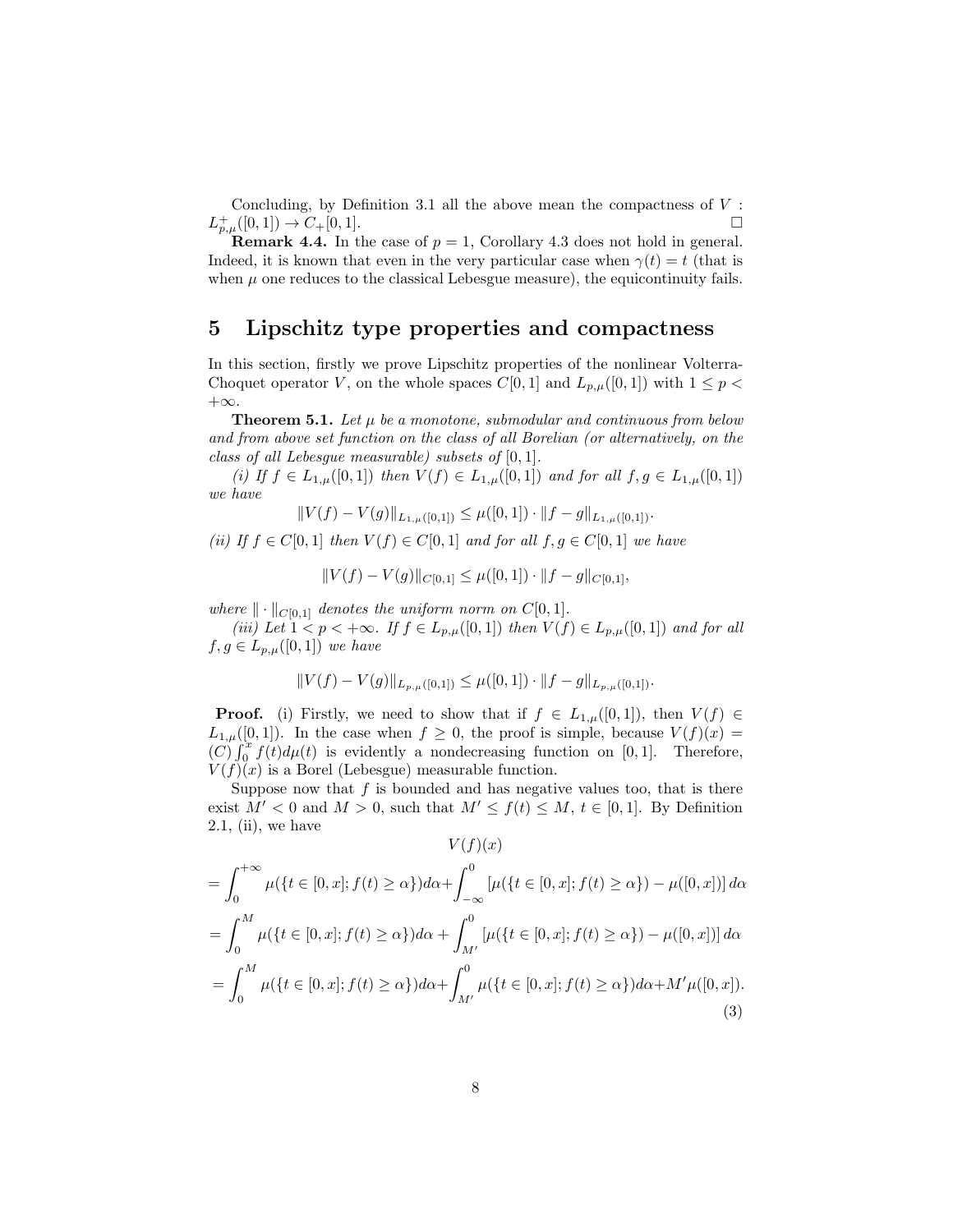Therefore,  $V(f)(x)$  is the sum of two nondecreasing functions with a nonincreasing one, all of them being Borel (Lebesgue) measurable, implying that  $V(f)(x)$ is Borel (Lebesgue) measurable too.

Suppose now that  $f$  is unbounded and has negative values too. By the above formula, we can write  $V(f)(x) = F(x) + G(x)$ , with

$$
F(x) = \int_0^{+\infty} \mu({t \in [0, x]; f(t) \ge \alpha}) d\alpha,
$$
  

$$
G(x) = \int_{-\infty}^0 [\mu({t \in [0, x]; f(t) \ge \alpha}) - \mu([0, x])] d\alpha
$$
  

$$
= \lim_{n \to +\infty} \int_{-n}^0 [\mu({t \in [0, x]; f(t) \ge \alpha}) - \mu([0, x])] d\alpha.
$$

Evidently  $F(x)$  is nondecreasing and therefore Borel (Lebesgue) measurable. Then, since for each  $n \in \mathbb{N}$ ,

$$
\int_{-n}^{0} [\mu({t \in [0, x]; f(t) \ge \alpha}) - \mu([0, x])] d\alpha
$$
  
= 
$$
\int_{-n}^{0} \mu({t \in [0, x]; f(t) \ge \alpha}) d\alpha - n\mu([0, x])
$$

is Borel (Lebesgue) measurable as a difference of two measurable functions, it follows that  $G(x)$  is Borel (Lebesgue) measurable as a pointwise limit of Borel (Lebesgue) measurable functions.

Concluding, in this case too we have that  $V(f)(x)$  is Borel (Lebesgue) measurable.

Then, we have

$$
(C)\int_0^1 |V(f)(x)|d\mu(x) = (C)\int_0^1 |(C)\int_0^x f(t)d\mu(t)|d\mu(x)
$$
  

$$
\leq (C)\int_0^1 [(C)\int_0^1 |f(t)|d\mu(t)]d\mu(x) = ||f||_{L_{1,\mu}([0,1])} \cdot (C)\int_0^1 d\mu(x)
$$
  

$$
= \mu([0,1]) \cdot ||f||_{L_{1,\mu}([0,1])} < +\infty.
$$

Let  $f, g \in L_{1,\mu}([0,1])$ . Since according to Remark 2.2, (ii), the Choquet integral is subadditive, by  $f(s) \le g(s) + |f(s) - g(s)|$ , for all  $s \in [0, 1]$ , it follows that

$$
V(f)(t) = (C) \int_0^t f(s) d\mu(s) \le (C) \int_0^t g(s) d\mu(s) + (C) \int_0^1 |f(s) - g(s)| d\mu(s),
$$

which implies  $V(f)(t) \le V(g)(t) + V(|f - g|)(t)$ , for all  $t \in [0, 1]$ .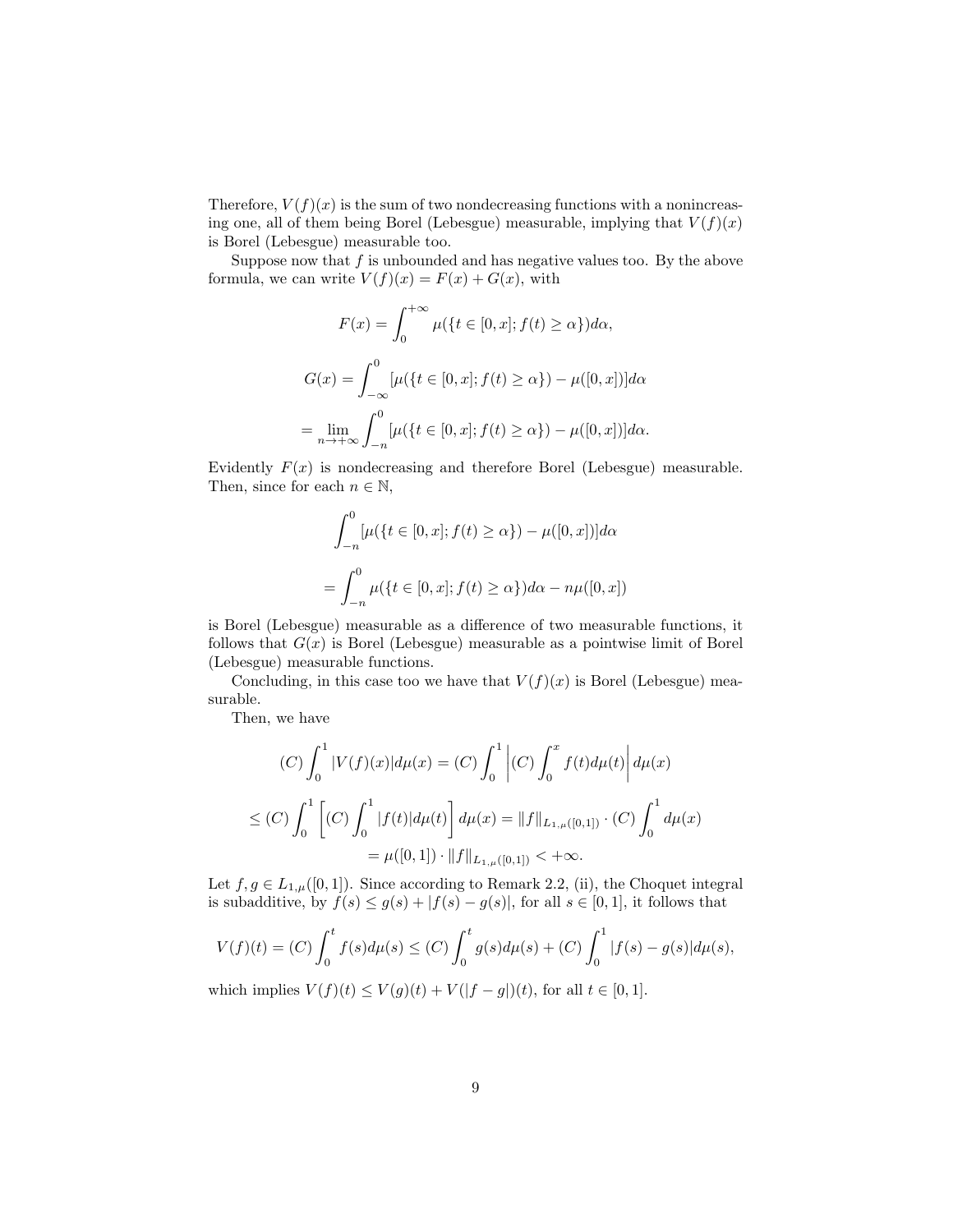Also, by  $g(s) \leq f(s) + |g(s) - f(s)|$ , for all  $s \in [0, 1]$ , by similar reasoning we obtain  $V(g)(t) \leq V(f)(t) + V(|f - g|)(t)$ , for all  $t \in [0, 1]$ . Combining these two inequalities, it is immediate that for all  $t \in [0, 1]$  we have

<span id="page-9-0"></span>
$$
|V(f)(t) - V(g)(t)| \le V(|f - g|)(t) \le (C) \int_0^1 |f(s) - g(s)| d\mu(s) = ||f - g||_{L_{1,\mu}([0,1])}.
$$
\n(4)

Applying the Choquet integral, we obtain

$$
||V(f) - V(g)||_{L_{1,\mu}([0,1])} \leq \mu([0,1]) \cdot ||f - g||_{L_{1,\mu}([0,1])}.
$$

(ii) Firstly, we need to show that if  $f \in C[0, 1]$  then  $V(f) \in C[0, 1]$ . In the case when  $f \geq 0$ , the proof is as follows.

Let  $x_n, x \in [0,1]$  with  $x_n \to x$ . Denoting  $A_n(x, \alpha) = \{s \in [0, x_n]; f(s) \geq \alpha_s\}$  $\{\alpha\}, A(x, \alpha) = \{s \in [0, x]; f(s) \geq \alpha\}$  and  $M = \sup\{|f(x)|; x \in [0, 1]\}$ , by the Definition 2.1, (ii) of the Choquet integral (for positive functions), we easily get

$$
|V(f)(x_n) - V(f)(x)|
$$
  
= 
$$
\left| \int_0^M \mu({s \in [0, x_n]; f(s) \ge \alpha}) d\alpha - \int_0^M \mu({s \in [0, x]; f(s) \ge \alpha}) d\alpha \right|
$$
  
= 
$$
\left| \int_0^M \mu(A_n(x, \alpha)) d\alpha - \int_0^M \mu(A(x, \alpha)) d\alpha \right|.
$$

According to, e.g., [\[33\]](#page-16-8), p. 211, Exercise 5.5.21, it suffices to consider that  $x_n \nearrow x$  and that  $x_n \searrow x$ .

If  $x_n \nearrow x$ , then since  $A_n(x, \alpha) \subset A_{n+1}(x, \alpha) \subset A(x, \alpha) \subset [0, 1]$ , for all  $n \in \mathbb{N}$ and  $\alpha \in [0, M]$ , it follows  $\mu(A_n(x, \alpha)) \leq \mu([0, 1])$ , for all  $n \in \mathbb{N}$ ,  $\alpha \in [0, M]$  and by the continuity from below of  $\mu$  we get  $\lim_{n\to\infty} \mu(A_n(x,\alpha)) = \mu(A(x,\alpha))$ , for all  $\alpha \in [0, M]$ . Passing then to limit under the integrals (which can be considered of Lebesgue type), we immediately obtain  $\lim_{n\to\infty} |V(f)(x_n) - V(f)(x)| = 0$ .

If  $x_n \searrow x$ , then since  $A(x, \alpha) \subset A_{n+1}(x, \alpha) \subset A_n(x, \alpha) \subset [0, 1]$ , for all  $n \in \mathbb{N}$ ,  $\alpha \in [0, M]$ , it follows  $\mu(A_n(x, \alpha)) \leq \mu([0, 1])$ , for all  $n \in \mathbb{N}$ ,  $\alpha \in [0, M]$  and by the continuity from above of  $\mu$  we get  $\lim_{n\to\infty} \mu(A_n(x,\alpha)) = \mu(A(x,\alpha))$ , for all  $\alpha \in [0, M]$ . Again, passing to limit under the integrals, we immediately obtain  $\lim_{n\to\infty} |V(f)(x_n)-V(f)(x)|=0.$ 

In conclusion, in this case  $V(f) \in C[0,1]$ .

Now, if  $f \in C[0,1]$  has negative values too, there exist  $M' < 0$  and  $M > 0$ , such that  $M' \leq f(t) \leq M$ , for all  $t \in [0,1]$ . Then, by Definition 2.1, (ii) and by  $(3)$ , we get  $\mathbf{r} \times (\mathbf{r})$ 

$$
V(f)(x) =
$$
  

$$
\int_0^M \mu({t \in [0, x]; f(t) \ge \alpha}) d\alpha + \int_{M'}^0 \mu({t \in [0, x]; f(t) \ge \alpha}) d\alpha + M' \cdot \mu([0, x]).
$$

Now, taking  $x_n \to x$  and reasoning for each of the three terms on the righthand side above as we reasoned in the case when  $f \geq 0$ , we easily obtain that  $V(f) \in C[0,1]$  in this case too.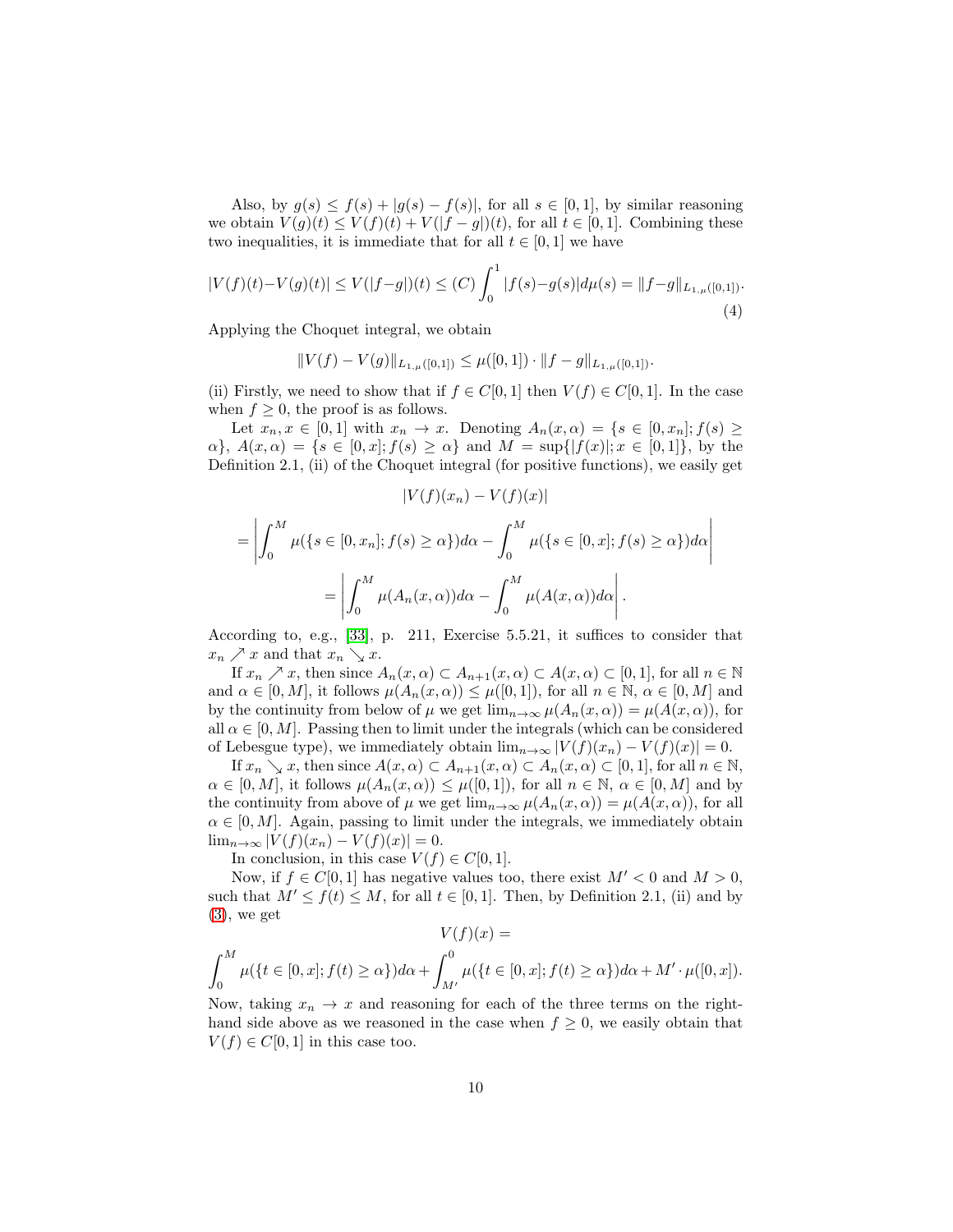The Lipschitz inequality, follows immediately by passing to supremum after  $t \in [0, 1]$  in formula [\(4\)](#page-9-0).

(iii) Let  $f \in L_{p,\mu}([0,1])$  with  $1 < p < +\infty$ . Since from Hölder's inequality we get  $L_{p,\mu}([0,1]) \subset L_{1,\mu}([0,1])$ , reasoning as at the point (i), it follows that  $V(f)(x)$  is Borel (Lebesgue) measurable.

By  $(4)$  and using the Hölder's inequality (see Remark 2.2, (viii)), it follows

$$
|V(f)(t) - V(g)(t)| \le \int_0^1 |f(s) - g(s)| \cdot 1 \cdot d\mu(s)
$$
  

$$
\le \left( (C) \int_0^1 |f(s) - g(s)|^p d\mu(s) \right)^{1/p} \cdot \mu([0,1])^{1/q}.
$$

Taking to the power  $p$  both members of the above inequality, applying the Choquet ntegral on [0, 1] with respect to t and then taking to the power  $1/p$ , we obtain

$$
||V(f) - V(g)||_{L_{p,\mu}([0,1])} \leq \mu([0,1])^{1/p} \cdot \mu([0,1])^{1/q} \cdot ||f - g||_{L_{p,\mu}([0,1])}
$$
  
=  $\mu([0,1]) \cdot ||f - g||_{L_{p,\mu}([0,1])},$ 

which ends the proof of the theorem.  $\hfill \square$ 

Remark 5.2. Any distorted Lebesgue measure (defined as in Remark 2.2, (vi)) satisfies the hypothesis in Theorem 5.1.

**Remark 5.3.** By Theorem 5.1, (i) and (iii), for the norm of  $V$  given by

$$
\| |V||_{L_{p,\mu}([0,1])} = \sup \left\{ \frac{\|V(f) - V(g)\|_{L_{p,\mu}([0,1])}}{\|f - g\|_{L_{p,\mu}([0,1])}}; f, g \in L_{p,\mu}([0,1]), f \neq g \right\}
$$

we have  $|||V|||_{L_{p,\mu}([0,1])} \leq \mu([0,1]), 1 \leq p < +\infty.$ 

As an application of Theorem 5.1, (ii), the following compactness property holds.

**Corollary 5.4.** Suppose that  $\mu$  is a distorted Lebesgue measure, that is  $\mu(A) = \gamma(m(A)),$  where m is the Lebesgue measure,  $\gamma : [0,1] \to \mathbb{R}$  is nondecreasing, concave, continuous on [0,1] and  $\gamma(0) = 0$ . Then, the Volterra-Choquet operator  $V: C[0,1] \to C[0,1]$  defined by  $V(f)(x) = (C) \int_0^x f(t) d\mu(t)$  is a nonlinear compact operator.

**Proof.** By Theorem 5.1, (ii), we have  $V : C[0, 1] \rightarrow C[0, 1]$  and obviously that the Lipschitz property implies the continuity of  $V$ .

Let  $B_{\mu,1} = \{f \in C[0,1]; ||f||_{C[0,1]} \leq 1\}$ . If we prove that  $V(B_{\mu,1})$  is equicontinuous and pointwise bounded in  $C[0, 1]$ , then since by Remark 2.2, (i) V is positive homogeneous, applying Remark 3.2 and Theorem 3.3, we will immediately obtain that V is compact.

Indeed, firstly for  $f \in B_{\mu,1}$  we get

$$
|V(f)(x)|
$$

$$
= |(C) \int_{[0,x]} f(t) |d\mu(t)| \le ||f||_{C[0,1]} \cdot \gamma(m([0,1])) = \gamma(1), \text{ for all } x \in [0,1]
$$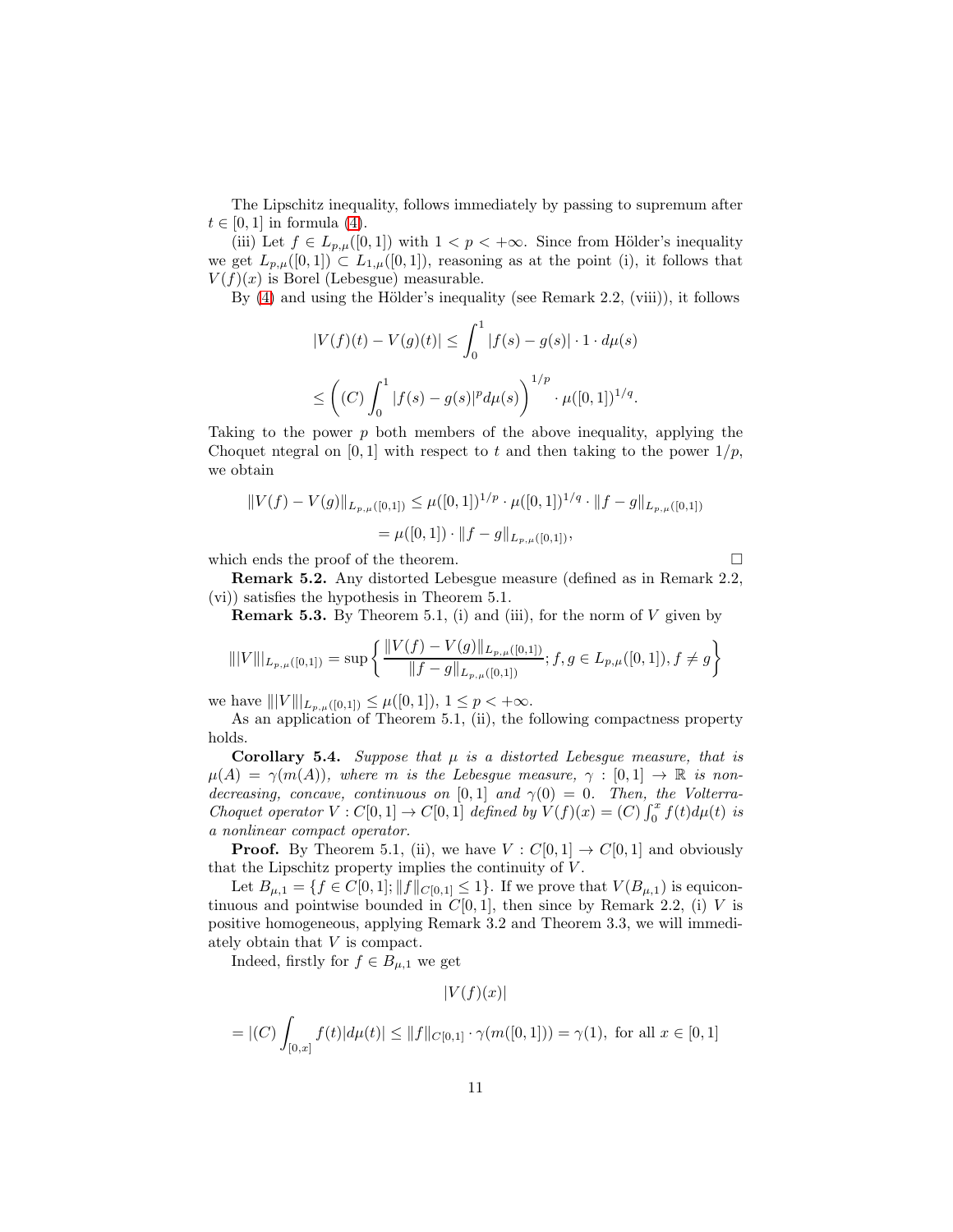which implies  $||V(f)||_{C[0,1]} \leq \gamma(1)$ , for all  $f \in B_{\mu,1}$ . This means that  $V(B_{\mu,1})$ is uniformly bounded (more than pointwise bounded).

Now, applying [\(3\)](#page-7-0) for  $M' = -1$ ,  $M = +1$ , for all  $f \in B_{\mu,1}$  and  $x \in [0,1]$ , we get

$$
V(f)(x) =
$$
  
=  $\int_0^1 \mu({t \in [0, x]; f(t) \ge \alpha})d\alpha + \int_{-1}^0 \mu({t \in [0, x]; f(t) \ge \alpha})d\alpha - \mu([0, x]).$ 

Let  $x_n \to x$ . We easily get

$$
|V(f)(x_n) - V(f)(x)|
$$
  
\n
$$
\leq \int_0^1 |\mu({t \in [0, x_n]; f(t) \geq \alpha}) - \mu({t \in [0, x]; f(t) \geq \alpha})| d\alpha
$$
  
\n
$$
+ \int_{-1}^0 |\mu({t \in [0, x_n]; f(t) \geq \alpha}) - \mu({t \in [0, x]; f(t) \geq \alpha})| d\alpha
$$
  
\n
$$
+ |\mu([0, x_n]) - \mu([0, x])|.
$$

Firstly, suppose that  $x_n \searrow x$ . Since  $[0, x_n] = [0, x] \cup [x, x_n]$  and  $\mu$  submodular implies that  $\mu$  is subadditive, we obtain

$$
0 \le \mu({t \in [0, x_n]; f(t) \ge \alpha}) - \mu({t \in [0, x]; f(t) \ge \alpha})
$$
  

$$
\le \mu({t \in [x, x_n]; f(t) \ge \alpha}) \le \mu([x, x_n]),
$$

which immediately implies

$$
|V(f)(x_n) - V(f)(x)| \le 3\mu([x, x_n]).
$$

The continuity of  $\mu$  from above, immediately implies that  $\lim_{n\to\infty} |V(f)(x_n) V(f)(x) = 0$ , independent of f.

If  $x_n \nearrow x$  we write  $[0, x] = [0, x_n] \cup [x_n, x]$  and by analogous reasonings (since  $\mu$  is continuous from below too) we get

$$
|V(f)(x_n) - V(f)(x)| \le 3\mu([x_n, x]).
$$

Concluding,  $V(B_{\mu,1})$  is equicontinuous and therefore Corollary 5.4 is proved.  $\Box$ 

## 6 Cyclicity

Firstly recall the following known concepts.

**Definition 6.1.** Let  $(X, \|\cdot\|)$  be a Banach space on  $K = \mathbb{R}$  (the real line) or  $\mathbb C$  (the complex plane).

(i) The (not necessarily linear) continuous operator  $T : X \to X$  is called cyclic, if there exists  $x \in X$  such that the linear span of  $Orb(T, x)$  is dense in X. Here  $Orb(T, x) = \{x, T(x), T^2(x), ..., T^n(x), ..., \}.$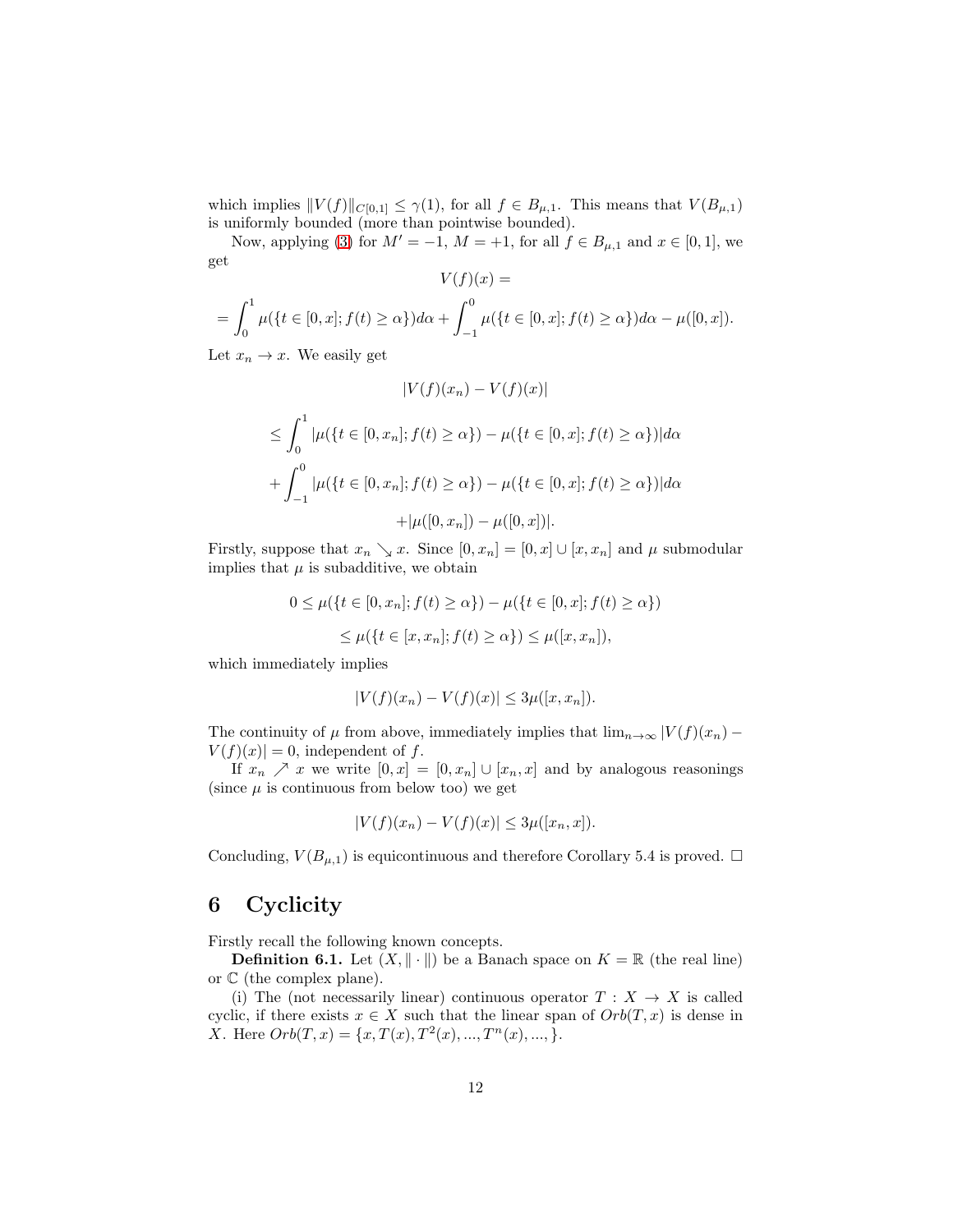(ii) T is called hypercyclic, if there exists  $x \in X$ , such that the orbit  $Orb(T, x)$ is dense in  $X$ . Of course, if  $X$  supports such an operator, then  $X$  must be separable.

(iii) T is called supercyclic if there exists  $x \in X$  such that the set  $\mathcal{M}(x) =$  $\{\lambda y; y \in Orb(T, x); \lambda \in K\}$  is dense in X.

In the classical case, it is well-known that the Volterra operator  $O$  given by [\(1\)](#page-1-0) and the identity plus Volterra operator,  $I + O$ , are cyclic operators on  $L^2[0,1]$ , but they cannot be supercyclic and hypercyclic, see, e.g., [\[27\]](#page-15-6) and [\[20\]](#page-15-5).

In what follows, we deal with cyclic type properties of the Volterra-Choquet operators with respect to a particular distorted Lebesgue measure. The problem of cyclic properties in the most general case remains open.

**Theorem 6.2.** Suppose that  $\mu$  is the distorted Lebesgue measure given by  $\mu(A) = \gamma(m(A)),$  where m is the Lebesgue measure,  $\gamma : [0,1] \to \mathbb{R}$  is  $\gamma(x) =$  $1 - e^{-x}$  and that  $f_0(x) = 1$ , for all  $x \in [0, 1]$ . Then, for the Volterra-Choquet operator V with respect to  $\mu$ , we have

$$
Orb(V, f_0) = \left\{ 1, \left\{ 1 - e^{-x} \sum_{k=0}^{n-1} \frac{x^k}{k!}, n = 1, 2, ..., \right\} \right\}.
$$

Proof. Firstly, by direct calculation we get

$$
V(f_0)(x) = \int_0^\infty \mu(\{s \in [0, x]; 1 \ge \alpha\}) d\alpha = \int_0^1 \mu(\{s \in [0, x]; 1 \ge \alpha\}) d\alpha
$$

$$
= \mu([0, x]) = \gamma(m([0, x])) = \gamma(x) = 1 - e^{-x}.
$$

But, according to Proposition 1 in [\[34\]](#page-16-6), see also Remark 2.2, (vi), (since  $\gamma(x)$  is strictly increasing) and nonnegative), it follows

$$
V^2(f_0)(x)
$$
  
=  $(C) \int_0^x V(f_0)(s) d\mu(s) = \int_0^x \gamma'(x - s)\gamma(s) ds$   
=  $\int_0^x e^{-(x-s)}(1 - e^{-s}) ds = 1 - e^{-x} - xe^{-x} = V(f_0)(x) - xe^{-x} := g_1(x).$ 

Since  $g_1$  is strictly increasing and nonnegative on [0, 1]  $(g_1(0) = 0)$ , again by Proposition 1 in [\[34\]](#page-16-6), it follows

$$
V^3(f_0)(x) = \int_0^x \gamma'(x - s)V^2(f_0)(s)ds = \int_0^x e^{-(x - s)}[1 - e^{-s} - s e^{-s}]ds
$$
  
=  $e^{-x} \int_0^x (e^s - 1 - s)ds = e^{-x}(e^x - 1 - x - \frac{x^2}{2}) = 1 - e^{-x} - xe^{-x} - e^{-x} \cdot \frac{x^2}{2}$   
=  $V^2(f_0)(x) - e^{-x} \cdot \frac{x^2}{2} := g_2(x).$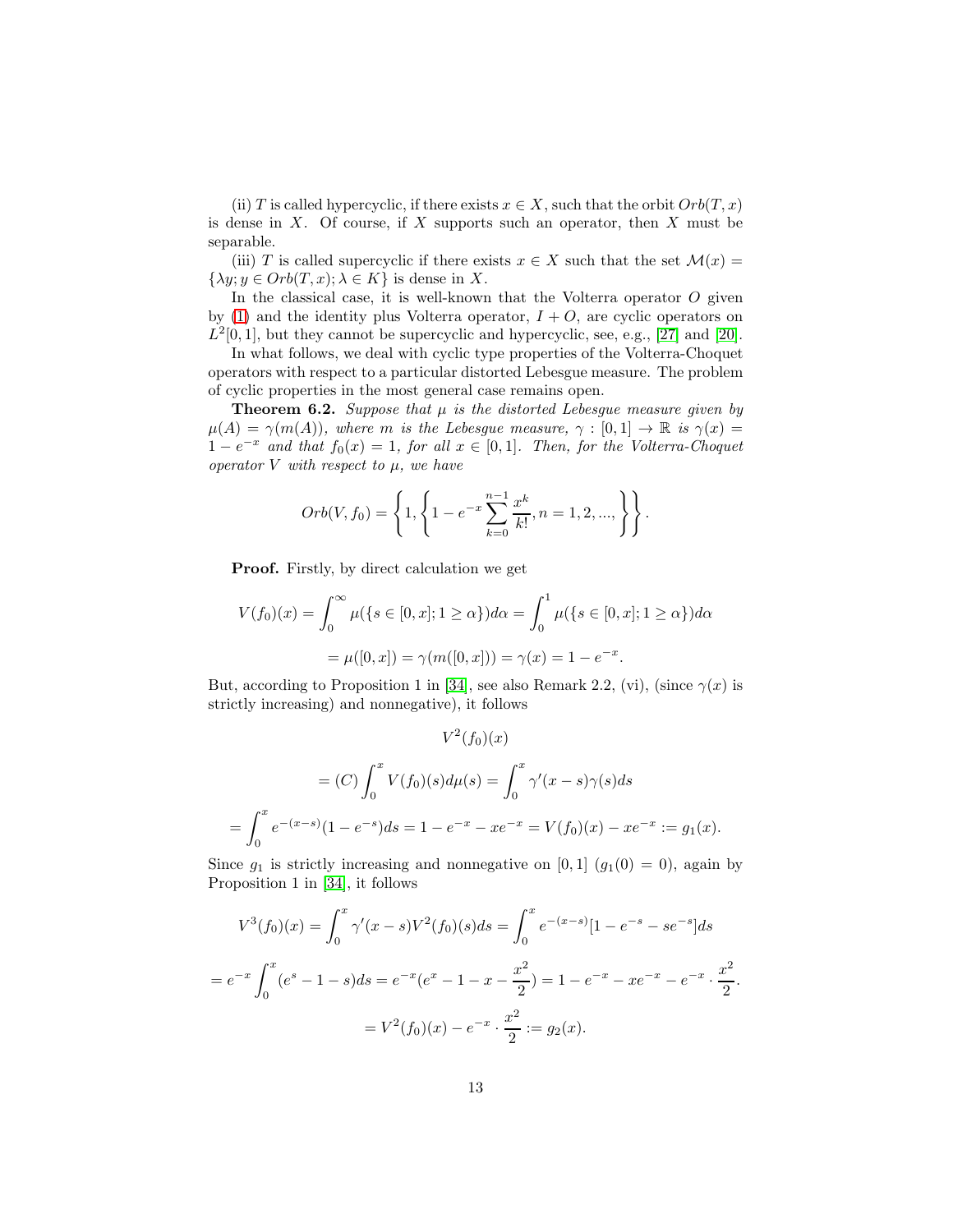Since  $g_2$  is strictly increasing and nonnegative on [0, 1], we get

$$
V^4(f_0)(x) = \int_0^x \gamma'(x - s)V^3(f_0)(s)ds = \int_0^x e^{-(x - s)}[V^2(f_0)(s) - e^{-s} \cdot \frac{s^2}{2}]ds
$$
  
= 
$$
\int_0^x e^{-(x - s)}V^2(f_0)(s)ds - e^{-x}\int_0^x \frac{s^2}{2}ds = V^2(f_0)(x) - e^{-x} \cdot \frac{x^2}{2} - e^{-x} \cdot \frac{x^3}{3!}
$$
  
= 
$$
V^3(f_0)(x) - e^{-x} \cdot \frac{x^3}{3!}.
$$

Continuing this kind of reasoning, we easily arrive at the general recurrence formula

$$
V^{n}(f_0)(x) = V^{n-1}(f_0)(x) - e^{-x} \cdot \frac{x^{n-1}}{(n-1)!},
$$

for all  $n \geq 2$ , which proves the theorem.

**Corollary 6.3.** Let  $V$  be the Volterra-Choquet operator with respect to the distorted Lebesgue measure  $\mu$  in Theorem 6.2.

(i) As mapping  $V: C[0,1] \to C[0,1]$ , V is a cyclic operator, with respect to the density induced by the uniform norm ;

(ii) Also, as mapping  $V: L_{p,\mu}([0,1]) \to L_{p,\mu}([0,1])$ ,  $1 \le p < +\infty$ , V is a cyclic operator with respect to the density induced by the  $\|\cdot\|_{L_{p,\mu}([0,1])}$ -norm.

**Proof.** (i) By Theorem 6.2, it is immediate that span  $Orb(V, f_0)$  contains the countable subset given by  $\{1, e^{-x} \cdot \frac{x^n}{n!}\}$  $\frac{x^n}{n!}, n = 0, 1, 2, ...$ , whose linear span is evidently dense in  $C[0, 1]$  due to the Weierstrass approximation theorem by uniformly convergent sequences of polynomials.

(ii) It suffices to show that the set of polynomials is dense in  $L_{p,\mu}([0,1])$  with respect to the norm  $\| \cdot \|_{L_{p,\mu}([0,1])}$ . Indeed, since  $\gamma'(0) < +\infty$ , by Remark 3.3. and Corollary 3.4 in [\[15\]](#page-15-10), for the Bernstein-Durrmeyer-Choquet polynomials denoted by  $D_{n,\mu}(f)(x)$  one has

$$
||D_{n,\mu}(f)-f||_{L_{p,\mu}([0,1])}\leq c_0 K(f;1/\sqrt{n})_{L_{p,\mu}},
$$

where  $C^1_+([0,1])$  denotes the the space of all differentiable, nonnegative functions with g' bounded on [0, 1] and  $K(f; t)_{L_{p,\mu}} = \inf_{g \in C^1_+([0,1])} {\{\Vert f - g \Vert_{L_{p,\mu}([0,1])}} +$  $t\|g'\|_{C[0,1]}$ . According to Remark 3.3 in [\[15\]](#page-15-10), it will suffices to prove that  $\lim_{t\to 0} K(f;t)_{L_{p,u}} = 0$ , for all  $f \geq 0$ . Indeed, by e.g., [\[22\]](#page-15-11), there exist a sequence of non negative polynomials  $(P_n)_{n \in \mathbb{N}}$ , such that  $||f - P_n||_p \to 0$  as  $n \to \infty$ . For arbitrary  $\varepsilon > 0$ , let  $P_m$  be such  $||f - P_m||_p < \varepsilon/2$ . Then for all  $t \in$  $(0,\,\varepsilon/(2\|P_m'\|_\infty)),$  we get

$$
K(f;t)_p \leq ||f - P_m||_p + t||P'_m||_{\infty} < \varepsilon/2 + \varepsilon/2 = \varepsilon,
$$

which proves our assertion.  $\Box$ 

Remark 6.4. Using similar calculations with those in the proof of Theorem 6.2, we easily obtain that the operator  $U = I + V$  satisfies the cyclicity properties in Corollary 6.3.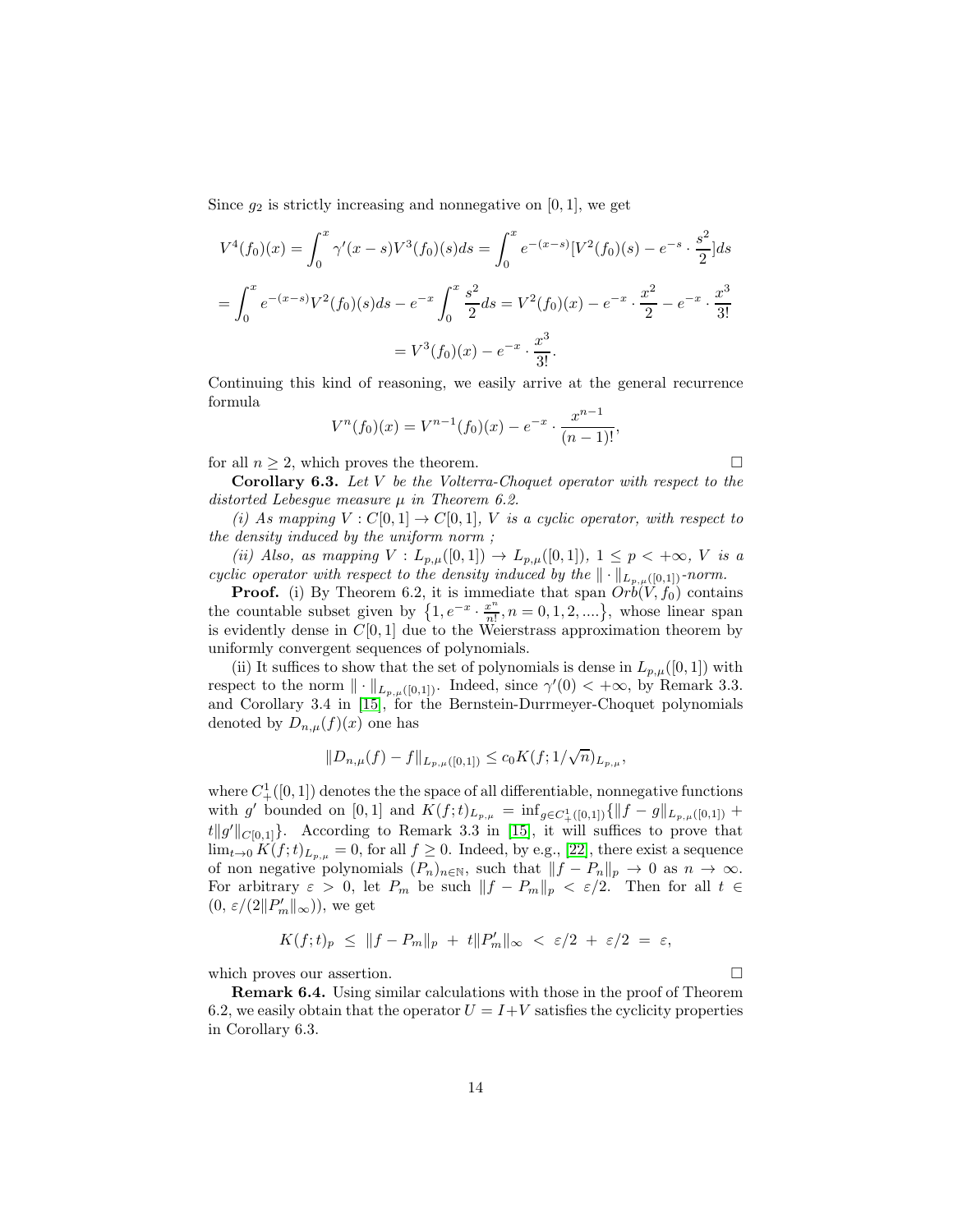**Remark 6.5.** The question that the Volterra-Choquet operator  $V$  in Theorem 6.2 is, or is not, hypercyclic or supercyclic remains unsettled. We observe that for  $f_0 = 1$ , neither  $Orb(V, f_0)$  and nor  $\mathcal{M}(f_0)$  are not dense in  $C[0, 1]$ .

Declaration of interest : None.

### <span id="page-14-3"></span>References

- <span id="page-14-9"></span>[1] D. R. Adams, Choquet integrals in potential theory, Publicacions Matematiques, 42 (1998), 3-66.
- [2] O. Baksi, T. Khan, J. Lang and V. Musil, Strict S-numbers of the Volterra operator, Proc. Amer. Math. Soc., 146 (2018), no. 2, 723-731.
- <span id="page-14-6"></span>[3] M. S. Brodskii, On a problem of I.M. Gelfand, Uspekhi Mat. Nak., 12 (1957), 129- 132.
- <span id="page-14-2"></span>[4] J. Cerdà, J., Martín and P. Silvestre, Capacitary function spaces, Collect. Math., **62** (2011), 95-118.
- <span id="page-14-1"></span><span id="page-14-0"></span>[5] G. Choquet, Theory of capacities, Annales de l' Institut Fourier, 5 (1954), 131-295.
- [6] G. Choquet, La naissance de la théorie des capacités: réflexion sur une expérience personnelle, Comptes rendus de l'Académie des sciences. Série générale, La Vie des sciences,  $3$  (1986), 385–397.
- <span id="page-14-11"></span><span id="page-14-5"></span>[7] J. B. Conway, A Course in Operator Theory, Rhode Island, Amer. Math. Soc., 2000.
- [8] D. Denneberg, Non-Additive Measure and Integral, Kluwer Academic Publisher, Dordrecht, 1994.
- <span id="page-14-7"></span>[9] J. Dixmier, Les operateurs permutables `a l'operateur integral, Portugal Math., 8 (1949), 73-84.
- <span id="page-14-8"></span>[10] W. F. Donoghue, The latice of invariant subspaces of quasi-nilpotent completely continuous transformation, Pacific J. Math., 7 (1957), 1031-1035.
- <span id="page-14-12"></span>[11] N. Dunford and J. T. Schwartz, Linear Operators, vol. 1, Wiley-Interscience, 1958.
- <span id="page-14-10"></span>[12] A. F. M. ter Elst and J. Zemánek, Contractive polynomials of the Volterra operator, Studia Math., 240 (2018), no. 3, 201-211.
- <span id="page-14-4"></span>[13] S. G. Gal and B. D. Opris, Uniform and pointwise convergence of Bernstein-Durrmeyer operators with respect to monotone and submodular set functions, J. Math. Anal. Appl., 424 (2015), 1374-1379.
- [14] S. G. Gal, Approximation by Choquet integral operators, Ann. Mat. Pura Appl., 195 (2016), no. 3, 881-896.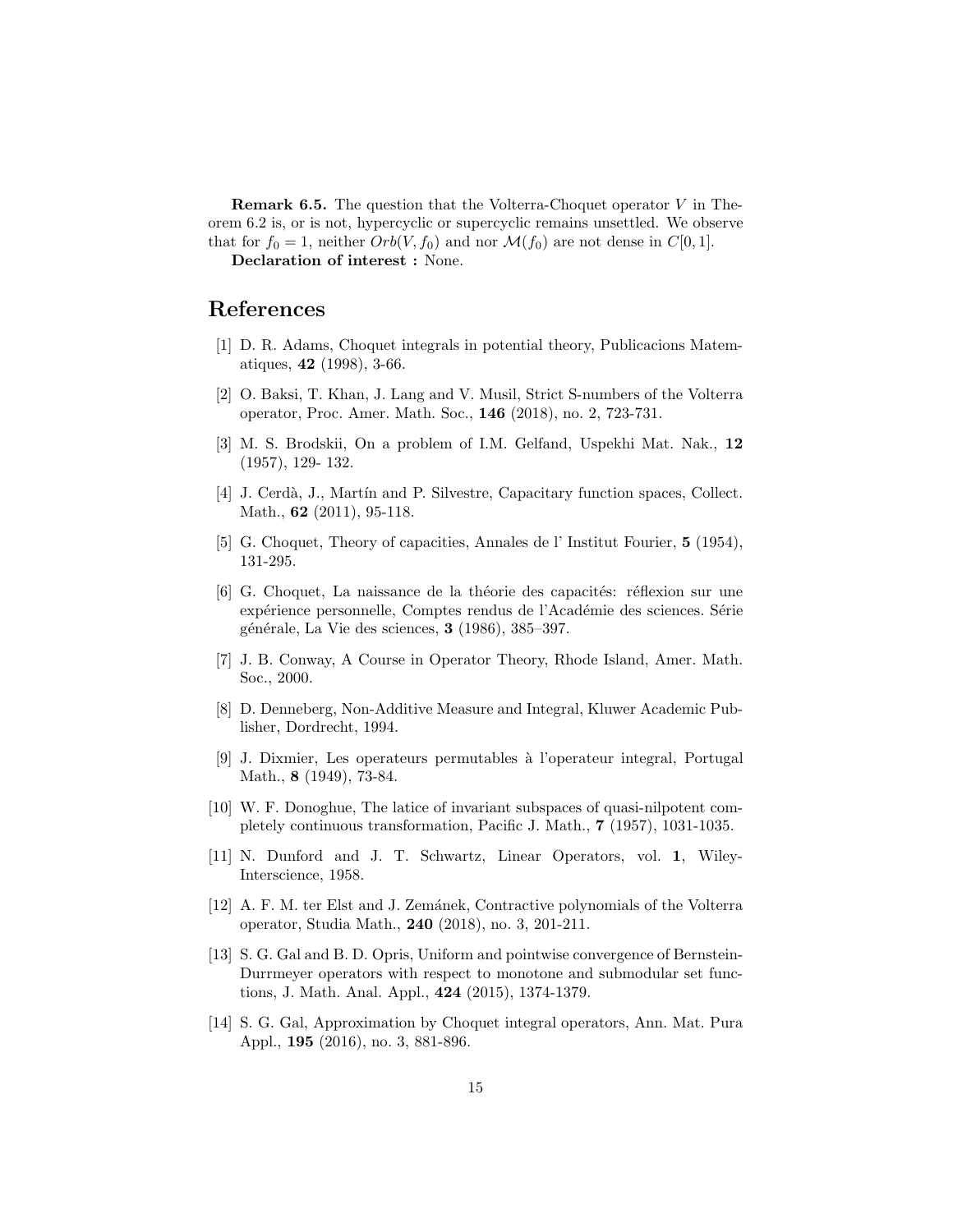- <span id="page-15-10"></span>[15] S. G. Gal and S. Trifa, Quantitative estimates in  $L^p$ -approximation by Bernstein-Durrmeyer-Choquet operators with respect to distorted Borel measures, Results Math., 72 (2017), no. 3, 1405-1415.
- [16] S. G. Gal, Uniform and pointwise quantitative approximation by Kantorovich-Choquet type integral operators with respect to monotone and submodular set functions, Mediterr. J. Math., 14 (2017), no. 5, art. 205, 12 pp.
- <span id="page-15-0"></span>[17] S. G. Gal, Quantitative approximation by nonlinear Picard-Choquet, Gauss-Weierstrass-Choquet and Poisson-Cauchy-Choquet singular integrals, Results Math., 73 (2018), no. 3, art. 92, 23 pp.
- <span id="page-15-1"></span>[18] S. G. Gal, Fredholm-Choquet integral equations, J. Integral Equations and Applications, https://projecteuclid.org/euclid.jiea/1542358961 (under press).
- <span id="page-15-2"></span>[19] S. G. Gal, Volterra-Choquet integral equations, J. Integral Equations and Applications, https://projecteuclid.org/euclid.jiea/1541668067 (under press).
- <span id="page-15-5"></span>[20] E. Gallardo and A. Montes, Volterra operator is not supercyclic, Integral Equations and Operator Theory, 50 (2004), no. 2, 211-216.
- <span id="page-15-11"></span><span id="page-15-3"></span>[21] P. R. Halmos, A Hilbert Space Problem Book, New York, Springer Verlag, 1967.
- [22] K. G. Ivanov, On a new characteristic of functions, II. Direct and converse theorems for the best algebraic approximation in  $C[-1, 1]$  and  $L^p[-1, 1]$ , PLISKA Stud. Math. Bulgar., 5, (1983), 151-163.
- <span id="page-15-4"></span>[23] G. K. Kalisch, On similarity, reducing manifolds, and unitary equivalence of certain Volterra operators, Ann. Math., 66 (1957), 481-494.
- <span id="page-15-8"></span>[24] L. Khadkhuu and D. Tsedenbayar, A note about Volterra operator. Math. Slovaca, 68 (2018), no. 5, 1117-1120.
- [25] L. Khadkhuu and D. Tsedenbayar, On the numerical range and numerical radius of the Volterra operator, The Bulletin of Irkutsk State University. Series Mathematics, 24 (2018), 102-108.
- <span id="page-15-9"></span>[26] P. Lefèvre, The Volterra operator is finitely strictly singular from  $L^1$  to  $L_{\infty}$ , J. Approx. Theory 214 (2017), 1-8.
- <span id="page-15-6"></span>[27] F. León-Saavedra and A. Piqueras-Lerena, Cyclic properties of Volterra operator, Pacific J. Math., 211 (2003), no. 1, 157-162.
- <span id="page-15-7"></span>[28] F. León-Saavedra and A. Piqueras-Lerena, Super convex-cyclicity and the Volterra operator, Monatsh. Math., 177 (2015), no. 2, 301-305.